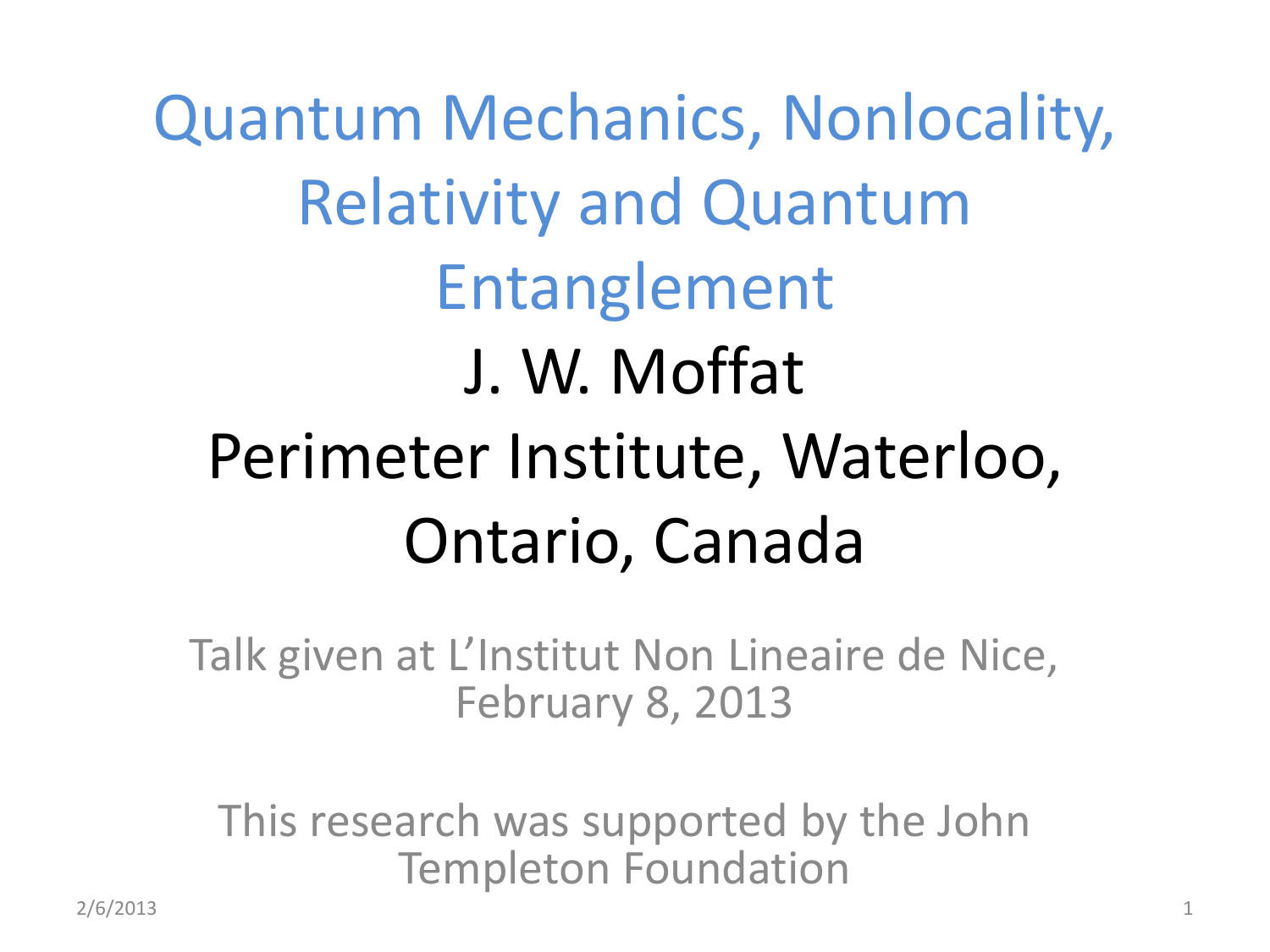## **Contents**

- 1. Quantum Mechanics, the Measurement Problem and Locality
- 2. Variable Speed of Light, Bimetric Gravity and Bimetric Quantum Communication
- 3. Satellite Experiment to Test Bell inequalities and Quantum Information v > c Communication
- 4 Summary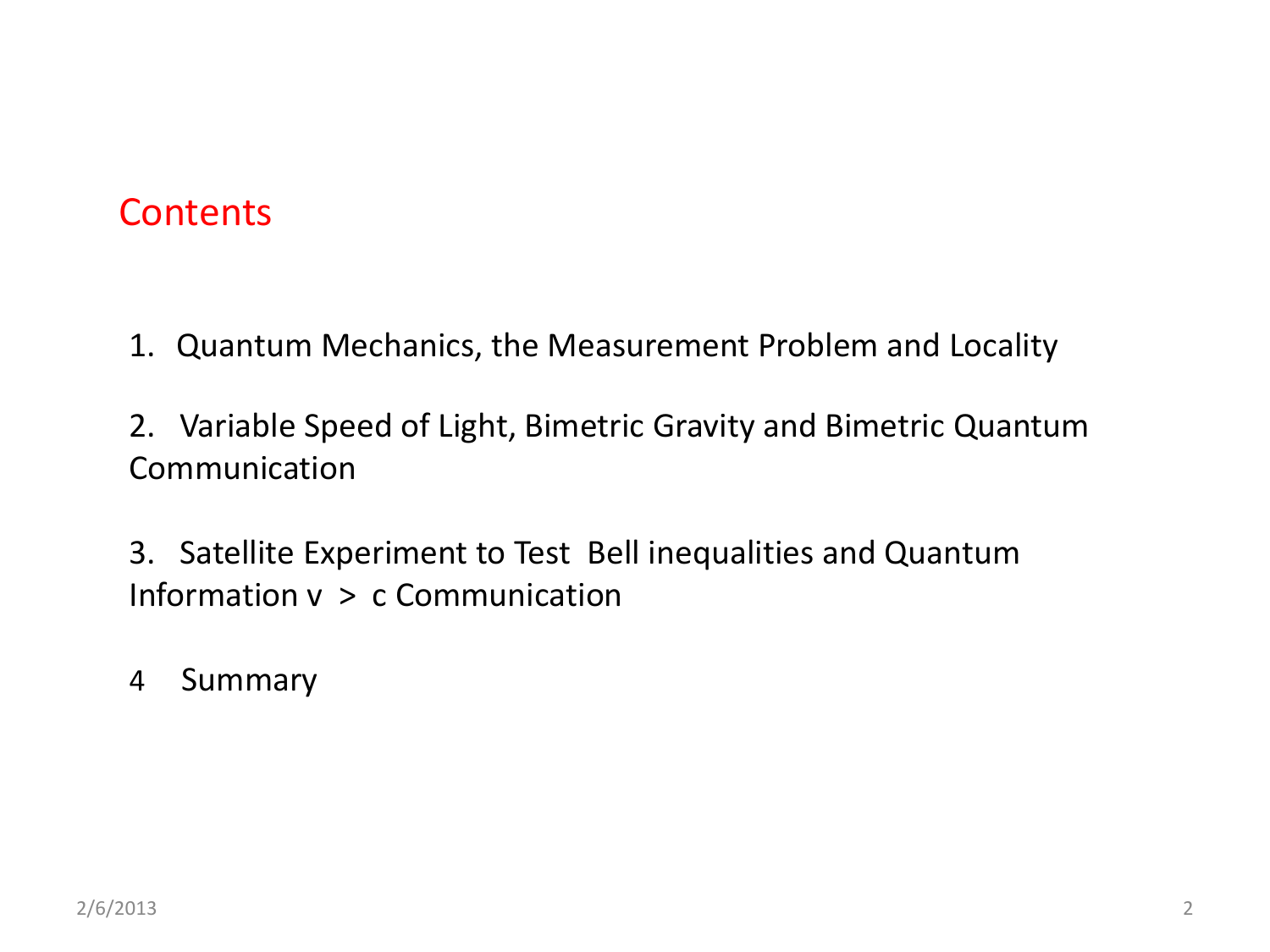# 1. Quantum Mechanics, the Measurement Problem and Locality

## The measurement problem in quantum Mechanics

Quantum mechanics (QM) uses the abstract mathematics of q-numbers. Due to the Heisenberg Uncertainty Principle  $\Delta x \Delta p \ge h/2$ , we cannot provide the x and p as initial c-number quantities for an action S (Lagrangian) describing the propagation of the QM wave function  $\psi$ , so we cannot predict the outcome of a QM experiment unless we convert the q-numbers into c-numbers that can be read by a classical measuring apparatus.

In the standard QM (Copenhagen interpretation) this conversion to an eigenstate is promoted by the "collapse" or "reduction" of the wave function ψ. This collapse occurs everywhere in space, so it is a nonlocal phenomenon that is in serious contradiction with our intuitive need for locality and the continuous behavior of physical processes at the classical level. The Born rule  $P = |\psi|^{2}$  converts q numbers into c numbers.

The "jump" in the wave function occurring in the collapse takes place in a fraction of a second, so Shrödinger's cat is both alive and dead for only a split second. 2/6/2013 3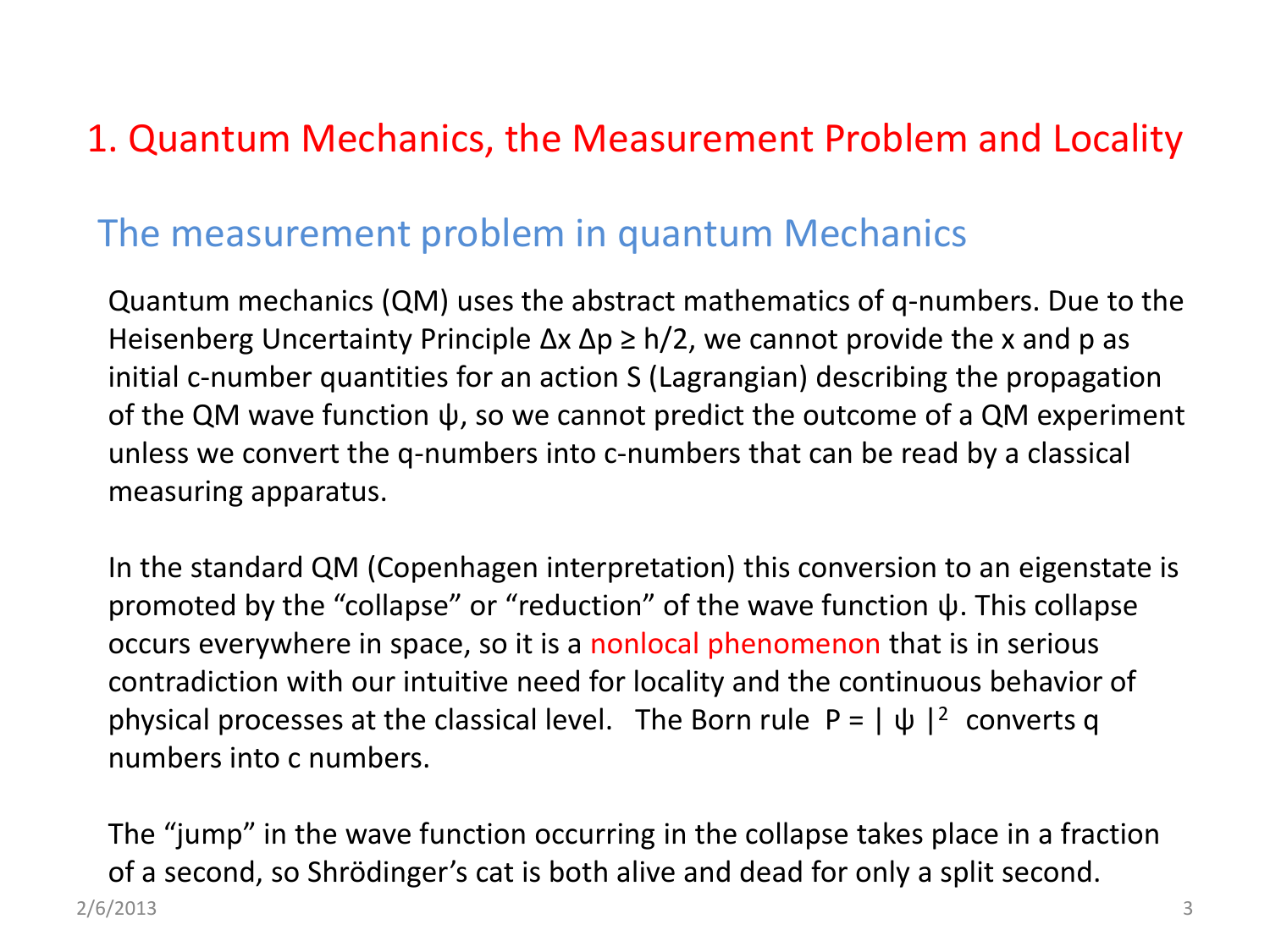### Is Physics Local or Nonlocal?

Isaac Newton was not happy with the "action at a distance" or nonlocal feature of his gravity theory. We learn about this from his much quoted statement:

*That Gravity should be innate, inherent and essential to Matter, so that one Body may act upon another at a Distance thro a Vacuum, without the mediation of any thing else, by and through which their Action and Force may be conveyed from one to another, is to me so great an Absurdity, that I believe no Man who has in philosophical Matters a competent Faculty of thinking, can ever fall into it.* 

Isaac Newton, Papers and Letters on Natural Philosophy and related documents, pg. 302. Harvard University Press, Cambridge, Massachusetts, 1958.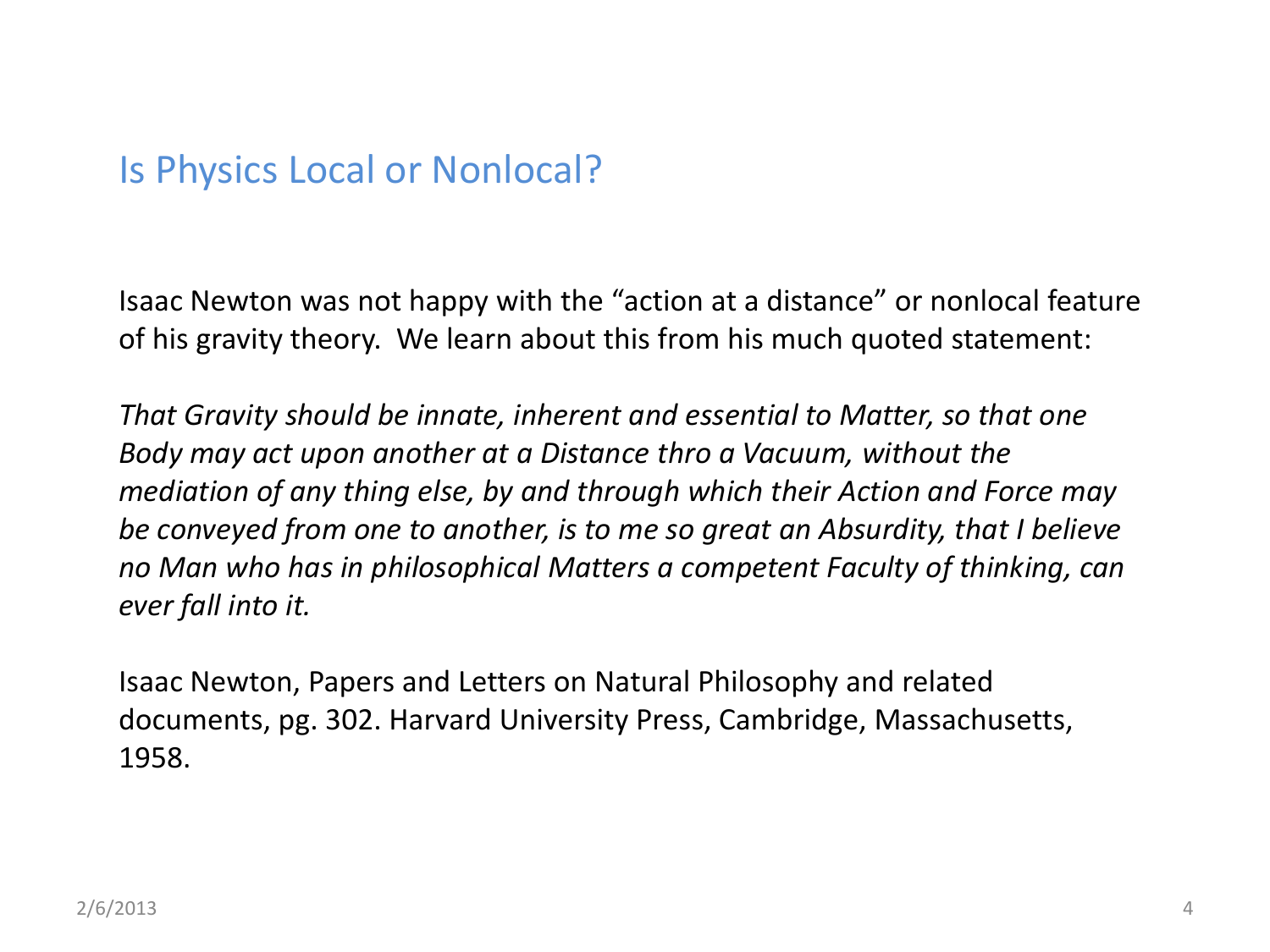The violation of John Bell's inequality (J. S. Bell, Speakable and Unspeakable in Quantum Mechanics, Collected papers on quantum philosophy (Cambridge University Press, Cambridge, 2004) has been verified by experiment (A. Aspect, J. Dalibard and G. Rogers, Phys. Rev. Lett. 49, 1804 (1982)).

Quantum entanglement (QE) is intrinsically a nonlocal phenomenon. It conforms with Newton's absolute space, a preferred frame of reference and nonlocal action at a distance.

QE communication through space between two space-like separated events is instantaneous (EPR "spooky" action at a distance). Would Newton have accepted this description of Nature? Probably not. Einstein did not accept it.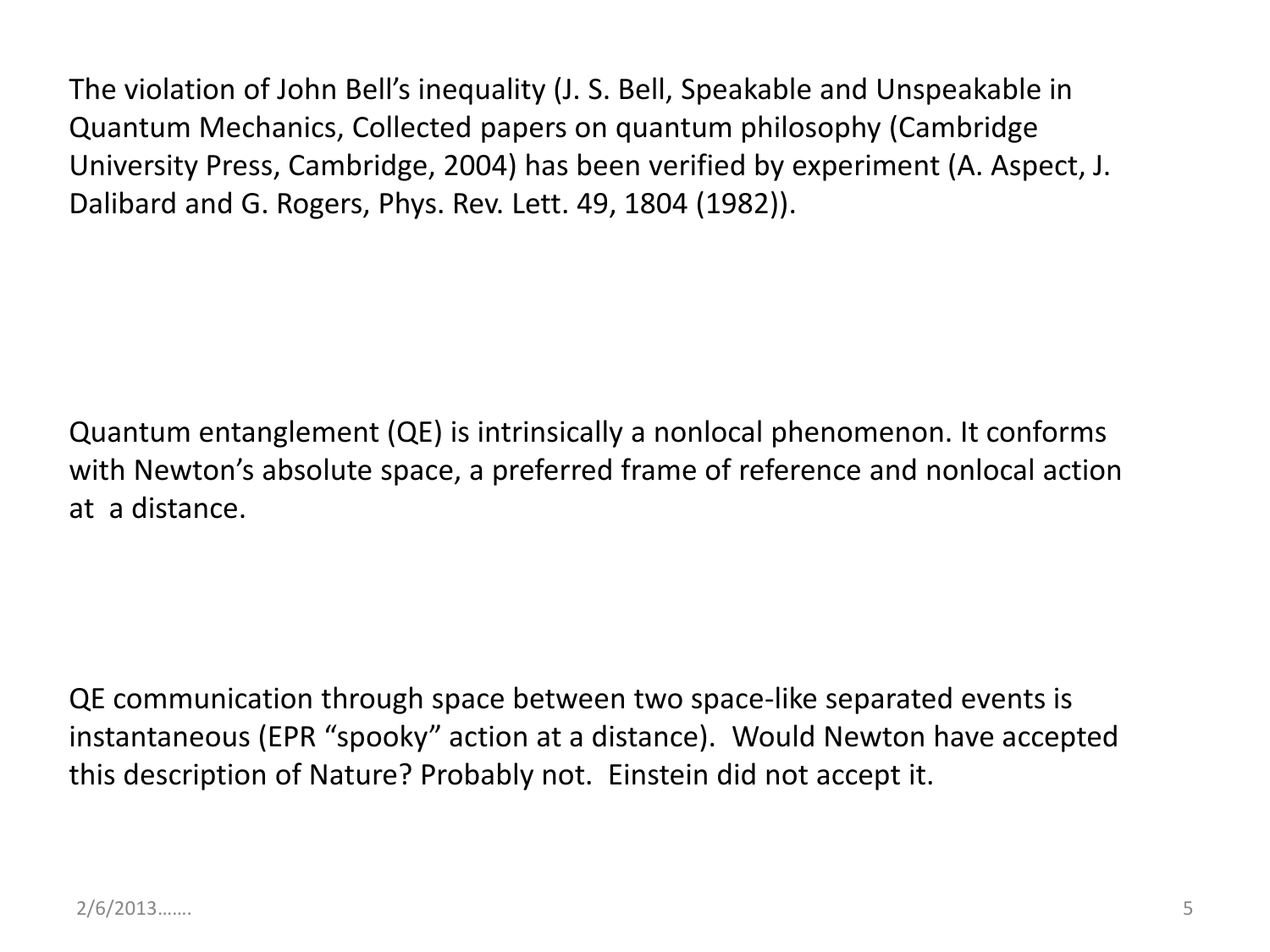In Einstein's classical GR, gravity is propagated through spacetime with a finite speed  $v<sub>g</sub>$ . There are no discontinuous jumps and gaps in the propagation of gravity communication. The nonlocal and discontinuous nature of QM and, in particular, QE was troubling to Einstein and Schrödinger. The famous paper of Einstein, Podolsky and Rosen (EPR) forcefully showed how QM departs completely from any classical line of thought.

EPR did consider spacetime influences by threatening QM with "spooky" action at a distance because of which they claimed that QM was incomplete.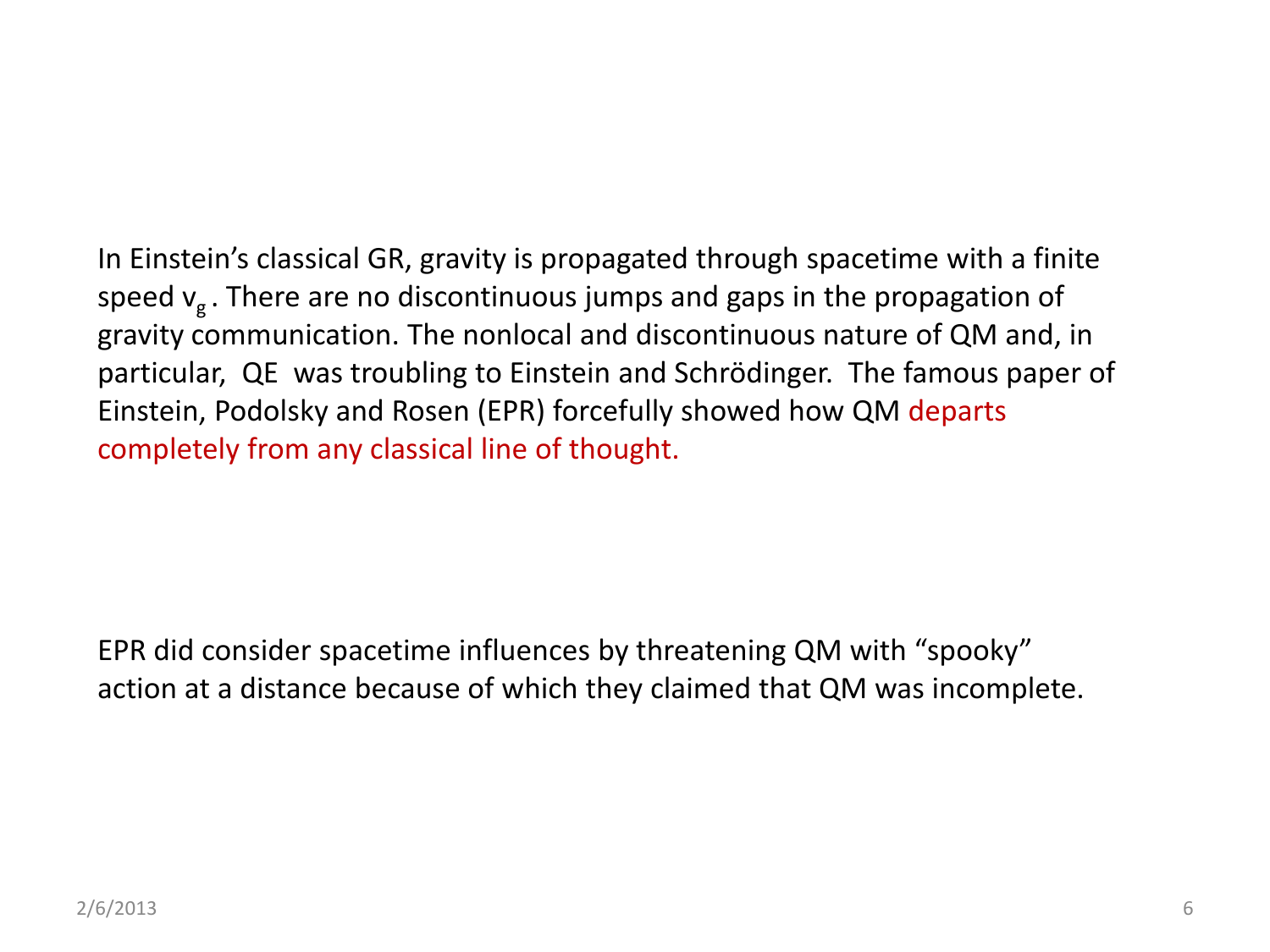There are currently two positions taken by physicists with respect to the tension between QM and Special Relativity (SPR).

1. QE is a purely QM phenomenon and spacetime plays no physical role in its description. The wave function is a pure state such as

 $|\Psi \rangle = 1/\sqrt{2}$ [ $|00...0 \rangle + |11...1 \rangle$ ]

 and the correlation between the two qubit values is not influenced by spacetime considerations such as SPR.

2. Should spacetime, SPR and GR play a role in explaining quantum entanglement (QE)? QE is a macroscopic phenomenon in which the spatial (space-like) separation in QE experiments can be 18 kilometers. How can such a macroscopic phenomenon not be influenced by events in spacetime? How can the apparent local and continuous behavior of classical electromagnetic (EM) and gravity disturbances be reconciled with the nonlocal and discontinuous behavior of QE?

Can the tension between SPR, GR and QM be resolved?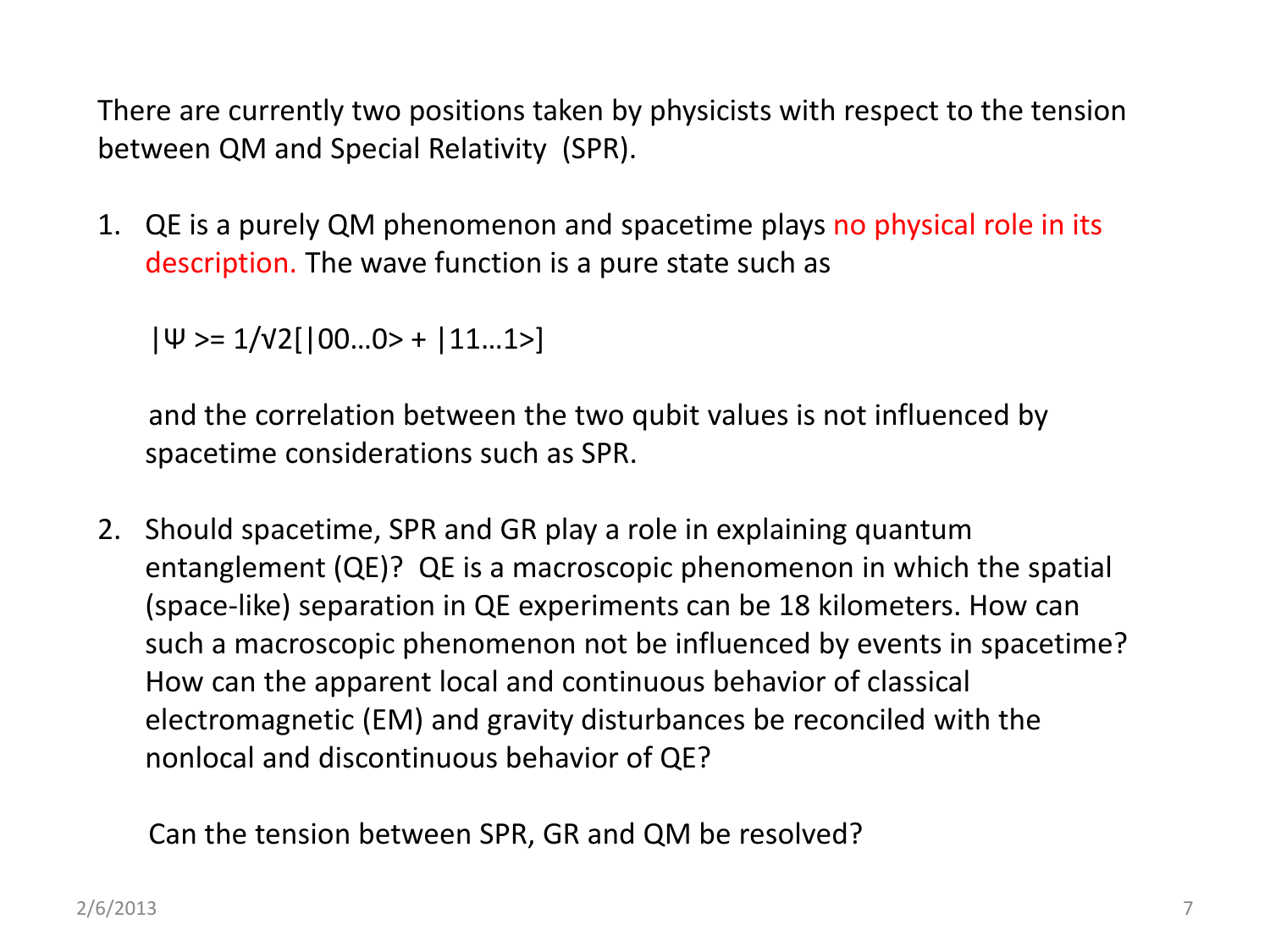Quantum field theory (QFT) and quantum gravity (QG) can be nonlocal theories. These theories have no divergences as in local QFT and QG. They satisfy unitarity and the perturbation theory produces amplitudes that are finite to all orders , see: JWM, Eur. Phys. J. Plus **126**, 43 (2011); **126,** 53 (2011).

Can local QFT and unrenormalizable QG, which suffer from divergences be consistent with nonlocal QM and QE?

Locality and the vanishing commutation of QFT operators at space-like distances (microcausality) must be made consistent at short distances with QM measurements and nonlocal, nonrelativistic QM.

Does strict causality hold at the QG Planck length  $\sim 10^{-33}$  cm?

For those who remain troubled by the abandonment of a causal spatial description of entangled states, changing QM does not help matters.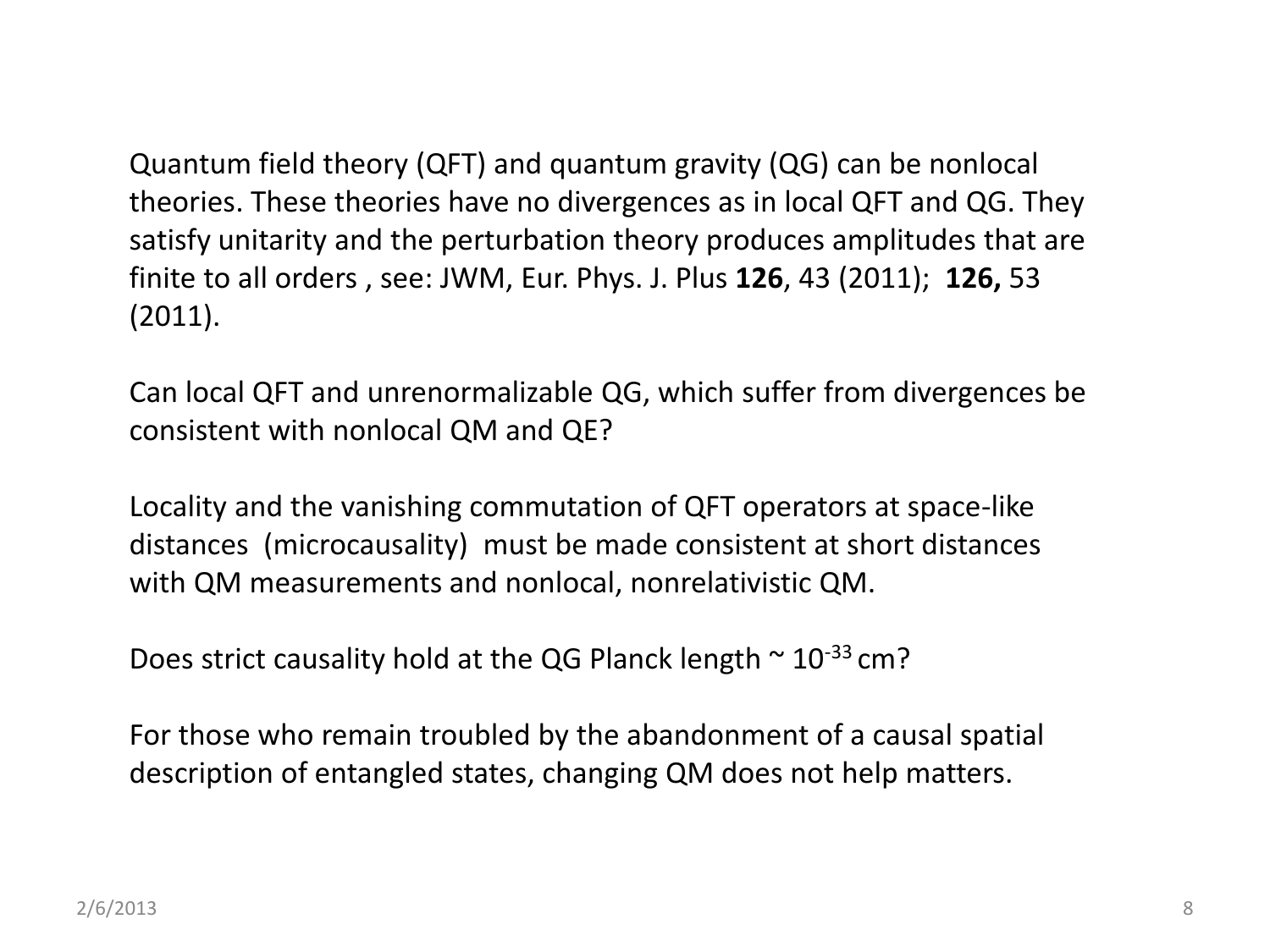# 2. Variable Speed of Light, Bimetric Gravity and Bimetric Quantum Communication

Is it possible to explain QM entanglement as being caused by a spacetime mechanism? This requires that quantum information be transmitted with a speed  $v_c > c$ . If this is possible, we have to confront the question whether the transmission of quantum information violates the no-signalling postulate.

In 1992-93, I published papers on variable speed of light (VSL) as an alternative to inflation as a solution to initial value problems in cosmology (JWM, Int. J. Mod. Phys. D2, 351 (1993), arXiv:gr-qc/9211020; JWM, Found. Phys. 23, 411 (1993), 411, arXiv:gr-qc/9209001).

Local Lorentz invariance is broken spontaneously: SO(3,1) -> O(3). Minkowski spacetime spontaneously becomes absolute space and time: O(3) X R (Newton) fractions of seconds after the big bang.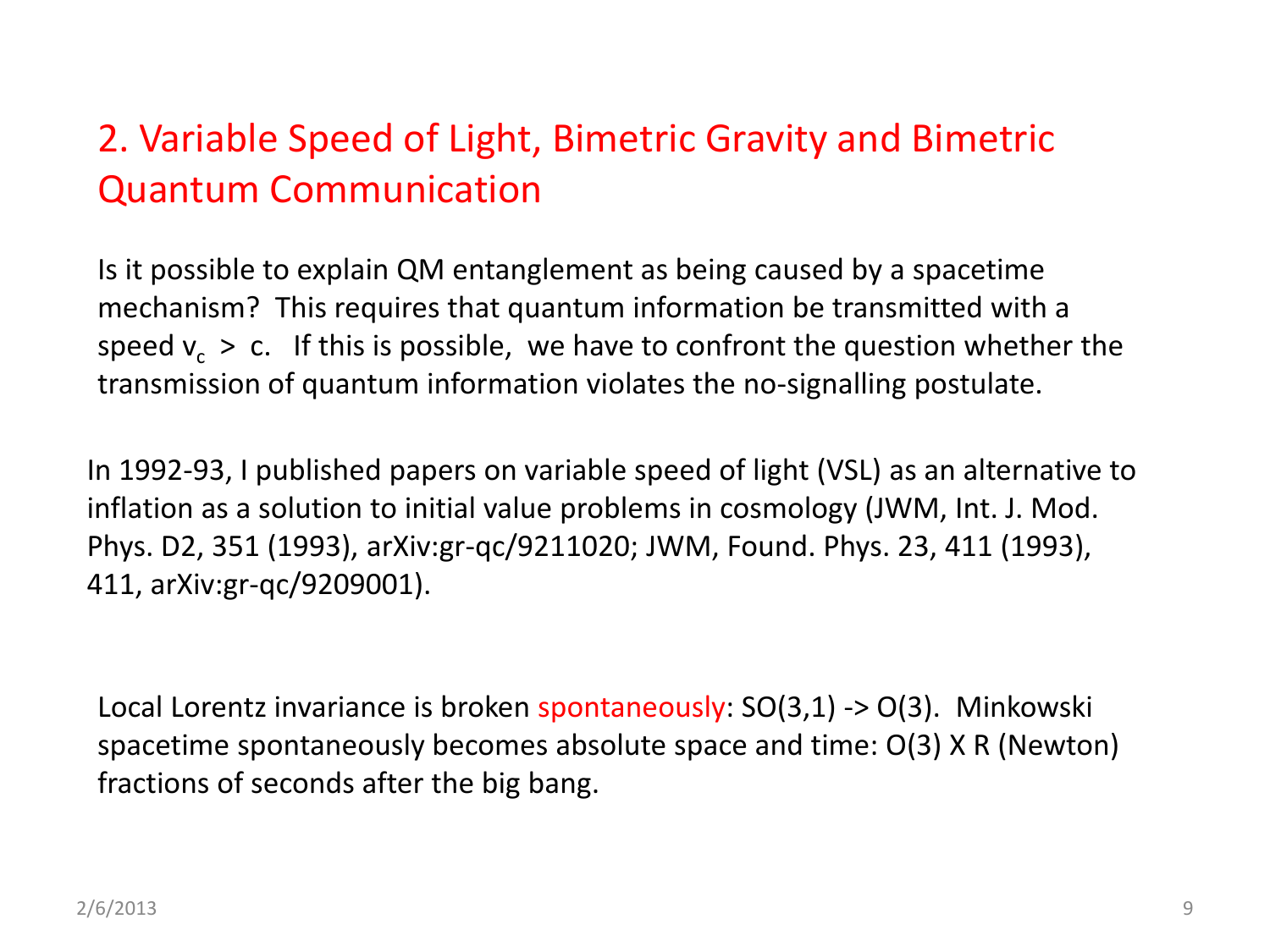Bimetric gravity geometry is based on the metric (B and b= constants).

(M. A. Clayton and JWM, Phys. Lett. B460, 263 (1999), arXiv:gr-qc/9812481; Phys. Lett. B506, 177 (2001), arXiv:gr-qc/0101126.)

 $\hat{g}_{\mu\nu} = g_{\mu\nu} + B \partial_{\mu} \phi \partial_{\nu} \phi$ .  $\hat{g}_{\mu\nu} := g_{\mu\nu} + b \psi_{\mu} \psi_{\nu}$ .

$$
\overline{g}^{\mu\nu} = \hat{g}^{\mu\nu} + \frac{B}{K} \hat{\nabla}^{\mu} \phi \hat{\nabla}^{\nu} \phi - \kappa \frac{\hat{\mu}}{\mu} B K \hat{T}^{\mu\nu} \qquad K = 1 - B \hat{g}^{\mu\nu} \partial_{\mu} \phi \partial_{\nu} \phi.
$$
  
Here,  $\hat{g}_{\mu\nu}$  is the matter metric that couples to the matter tensor  $\hat{T}^{\mu\nu}$  and  $g_{\mu\nu}$  is the pseudo-Riemannian metric of gravity. The action is

$$
S = S_{\text{grav}} + S_{\phi} + \hat{S}_{\text{M}}, \ S_{\text{grav}} = -\frac{1}{\kappa} \int d\mu (R[\mathbf{g}] + 2\Lambda), \ \kappa = 16\pi G/c^4 \ d\mu = \sqrt{-\mathbf{g}} \ d^4x
$$

$$
S_{\phi} = \frac{1}{\kappa} \int d\mu \left[ \frac{1}{2} \mathbf{g}^{\mu\nu} \partial_{\mu}\phi \partial_{\nu}\phi - V(\phi) \right], \ \ \frac{\delta S_{\text{M}}}{\delta \hat{\mathbf{g}}_{\mu\nu}} = -\frac{1}{2} \hat{\mu} \hat{T}^{\mu} \ \hat{\nabla}_{\nu} \left[ \hat{\mu} \hat{T}^{\mu\nu} \right] = 0, \ \mu = \sqrt{-\mathbf{g}}:
$$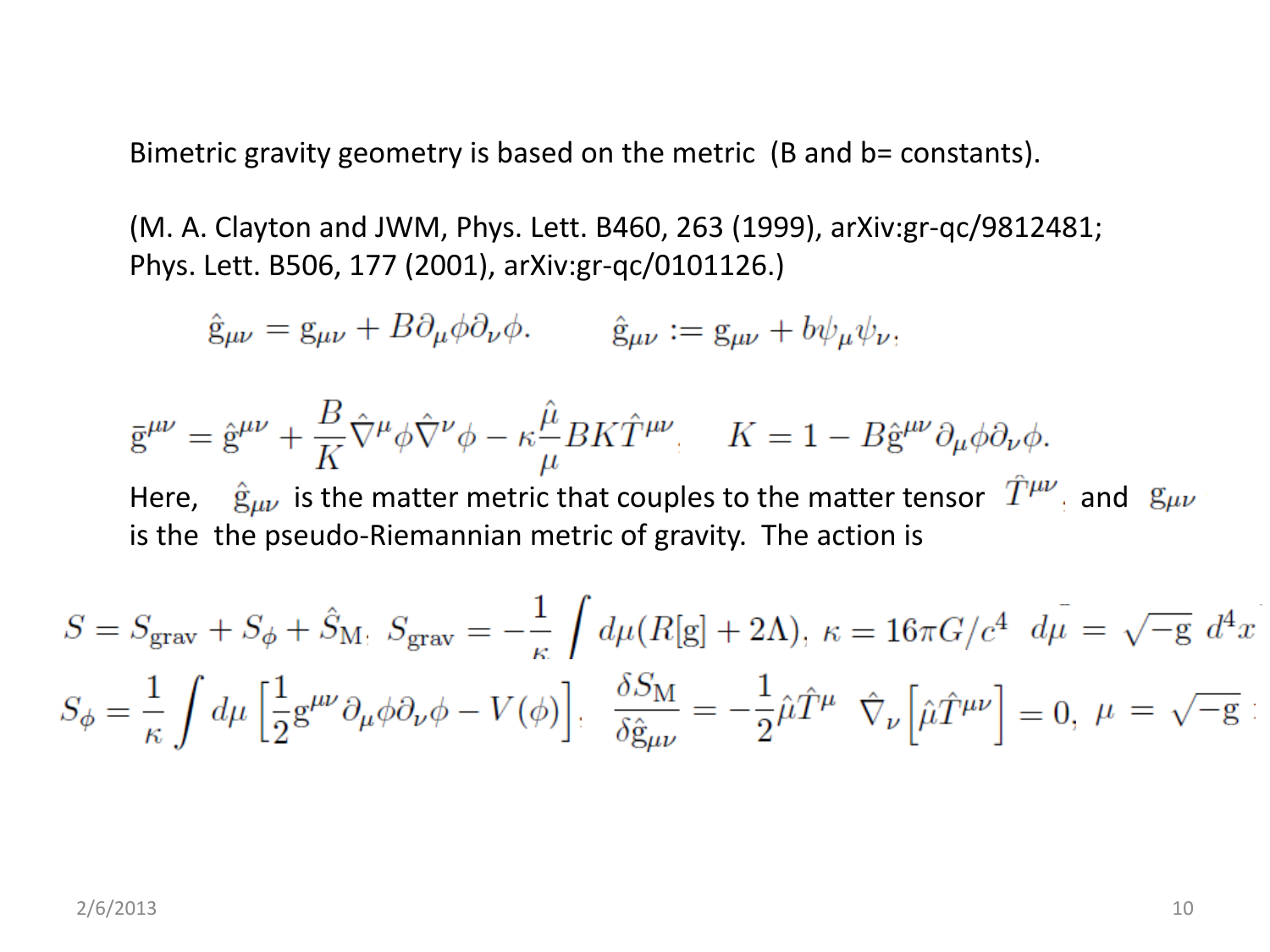The double Minkowski light cone structure of the bimetric geometry is



FIGURE 1. A timelike trajectory  $\gamma$  intersecting a spacelike hypersurface  $\Sigma$  at a point p. The cones  $\hat{N}_p$  and  $\bar{N}_p$  represent the null cones of  $\hat{g}_{\mu\nu}$  and  $\bar{g}_{\mu\nu}$ , respectively. We have shown the case where  $b > g$ .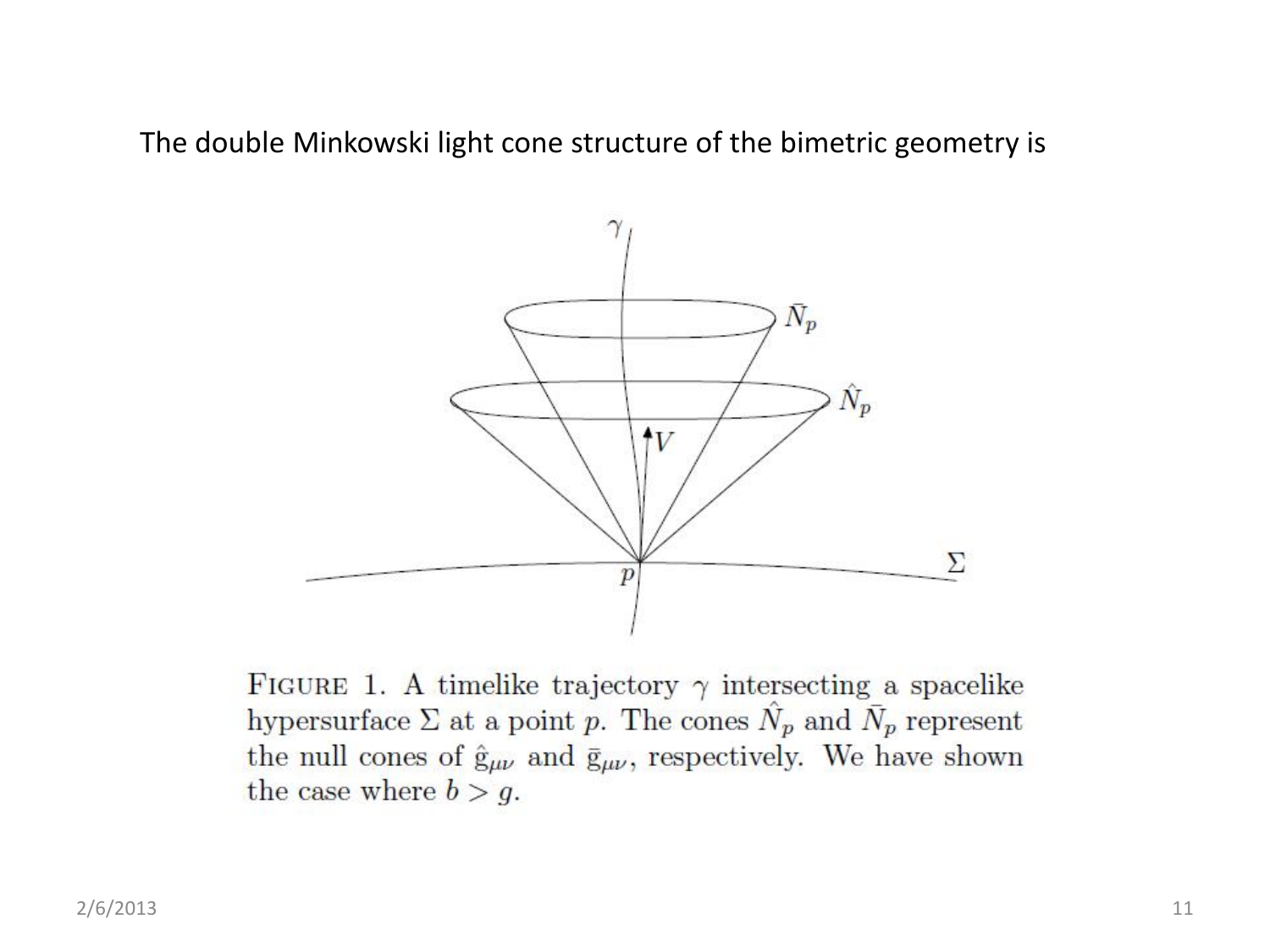#### Bimetric quantum geometry

A bimetric quantum information communication model interprets  $\hat{g}_{\mu\nu}$  as a microscopic quantum matter metric that can communicate quantum information with speed  $v_{qm} > c$  (JWM, Int. J. Mod. Phys. D13, 75 (2004), arXiv:quant-ph/030206). The null cone attached to  $g_{\mu\nu}$  continues to have v=c.

The amount of entanglement of a QM bipartite system is given by the density matrix of its von Neuman entropy. For a pure non-entangled state, the speed of transmitted signals travels with the classical SPR value c. For entangled states, QM superluminal signals can travel in the quantum metric  $q_{\mu\nu}$  light cone, providing a spacetime description of QM entanglement.

When the QM system suffers decoherence, it rapidly becomes a classical one with the single Minkowski light cone determined by  $g_{\mu\nu}$ .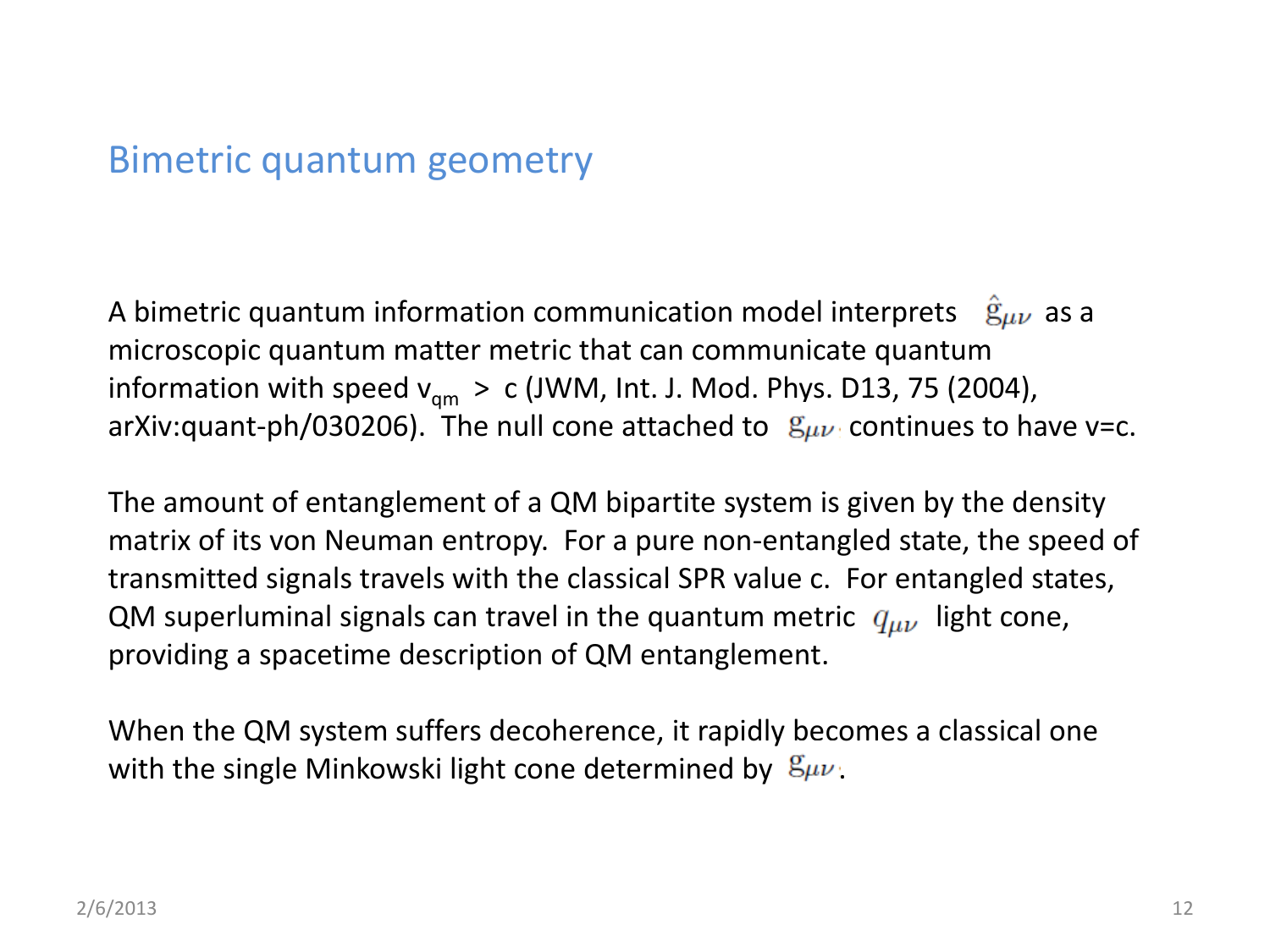We postulate that only the speed of light can exceed the SPR limit:  $c=3 \times 10^{10}$ cm/sec. All particles in the standard model with mass including neutrinos cannot have speeds greater than c.

Thus, the neutrino experiments (including the revised OPERA experiment) that verify that  $v_{neutrino}$  < c do not contradict the bimetric theory. Tachyons with imaginary mass do not exist in the bimetric theory.

The gluons of quantum chromodynamics (QCD) are massless, so they can also be superluminal. But the gluons carry QCD color, so that in contrast to photons they cannot be directly observed.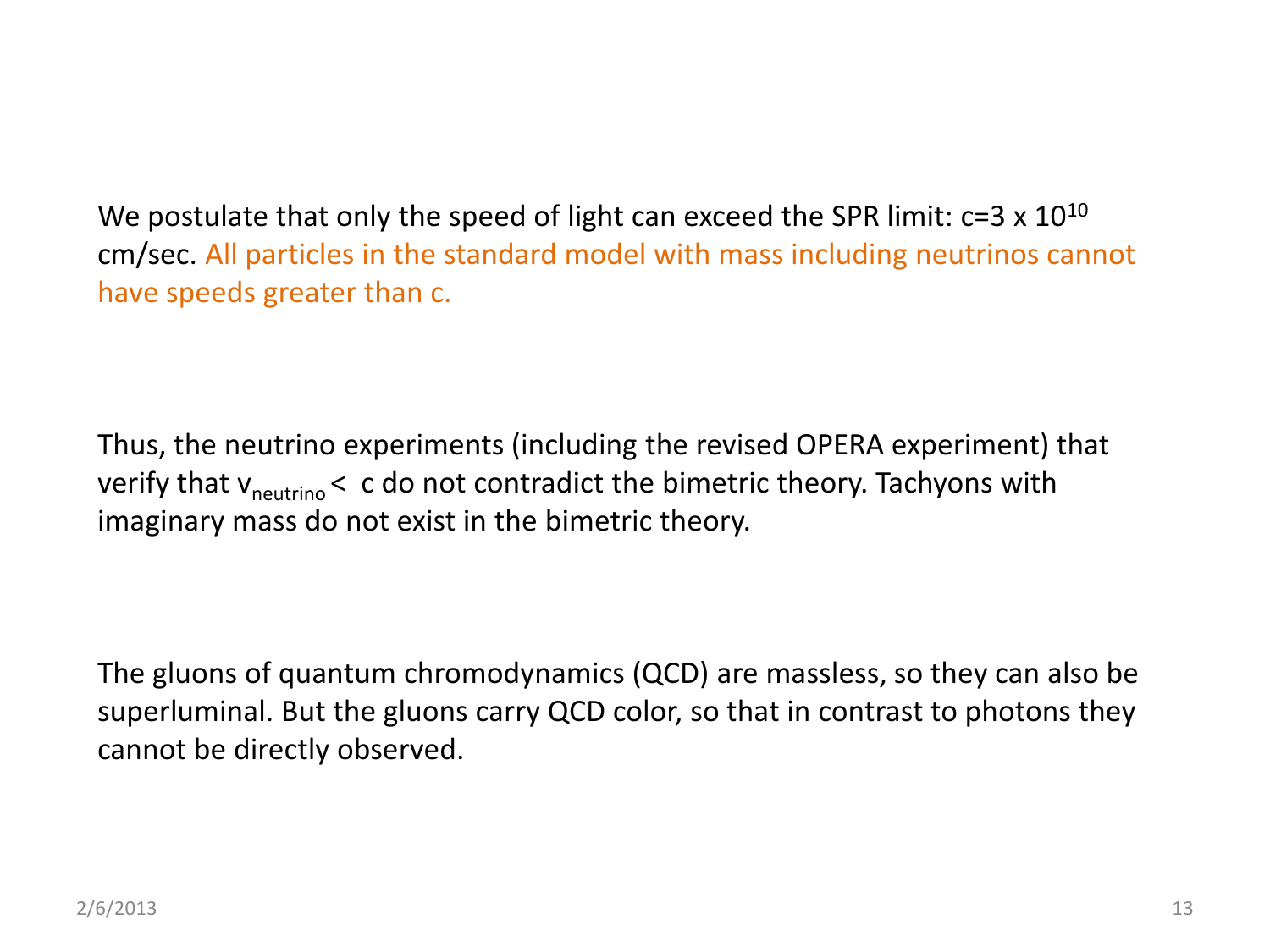

Fig. 1. Bimetric light cones showing the timelike communication path between the two entangled states at A and B in the quantum mechanical metric  $\hat{g}_{\mu\nu}$ .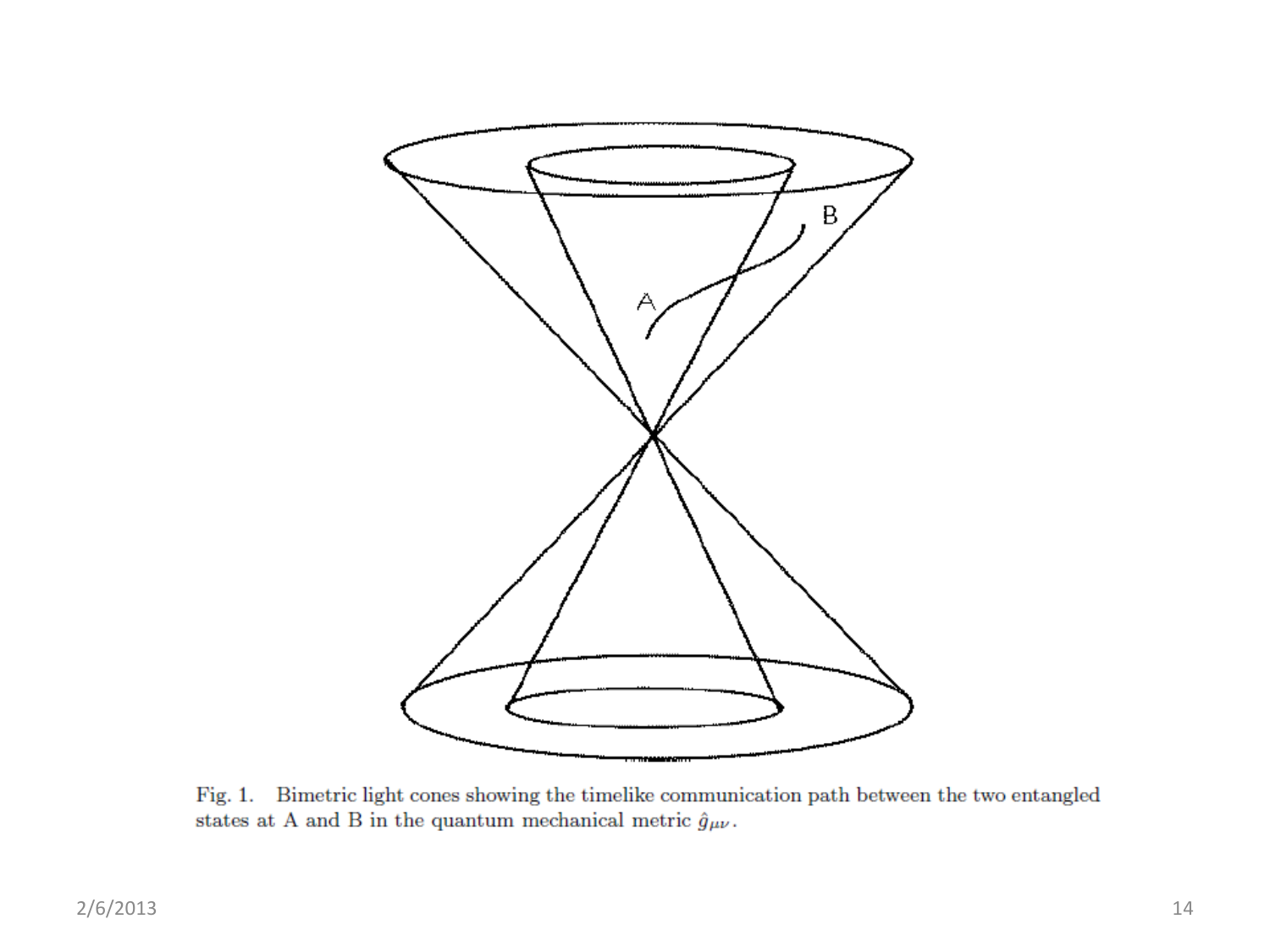The local SPR metric is given by

$$
ds^{2} \equiv \eta_{\mu\nu} dx^{\mu} dx^{\nu} = c_{g}^{2} dt^{2} - (dx^{i})^{2} \qquad \eta_{\mu\nu} = \text{diag}(1, -1, -1, -1)
$$

The metric is determined by

 $\hat{g}_{\mu\nu}=g_{\mu\nu}+\alpha q_{\mu\nu}\qquad q_{\mu\nu}=\partial_{\mu}\phi\partial_{\nu}\phi\qquad d\hat{s}^2\equiv \hat{g}_{\mu\nu}dx^{\mu}dx^{\nu}=(\eta_{\mu\nu}+\alpha\partial_{\mu}\phi\partial_{\nu}\phi)dx^{\mu}dx^{\nu}$ 

$$
d\hat{s}^2 = c_0^2 dt^2 \left( 1 + \frac{\alpha}{c_0^2} \dot{\phi}^2 \right) - (\delta_{ij} - \alpha \partial_i \phi \partial_j \phi) dx^i dx^j \quad (i, j = 1, 2, 3) \quad \dot{\phi} = d\phi/dt.
$$

where  $c_0 = c$ . If we assume that  $\partial_i \phi \approx 0$ , then we get

$$
c(t) = c_0 \left( 1 + \frac{\alpha}{c_0^2} \dot{\phi}^2 \right)^{1/2}.
$$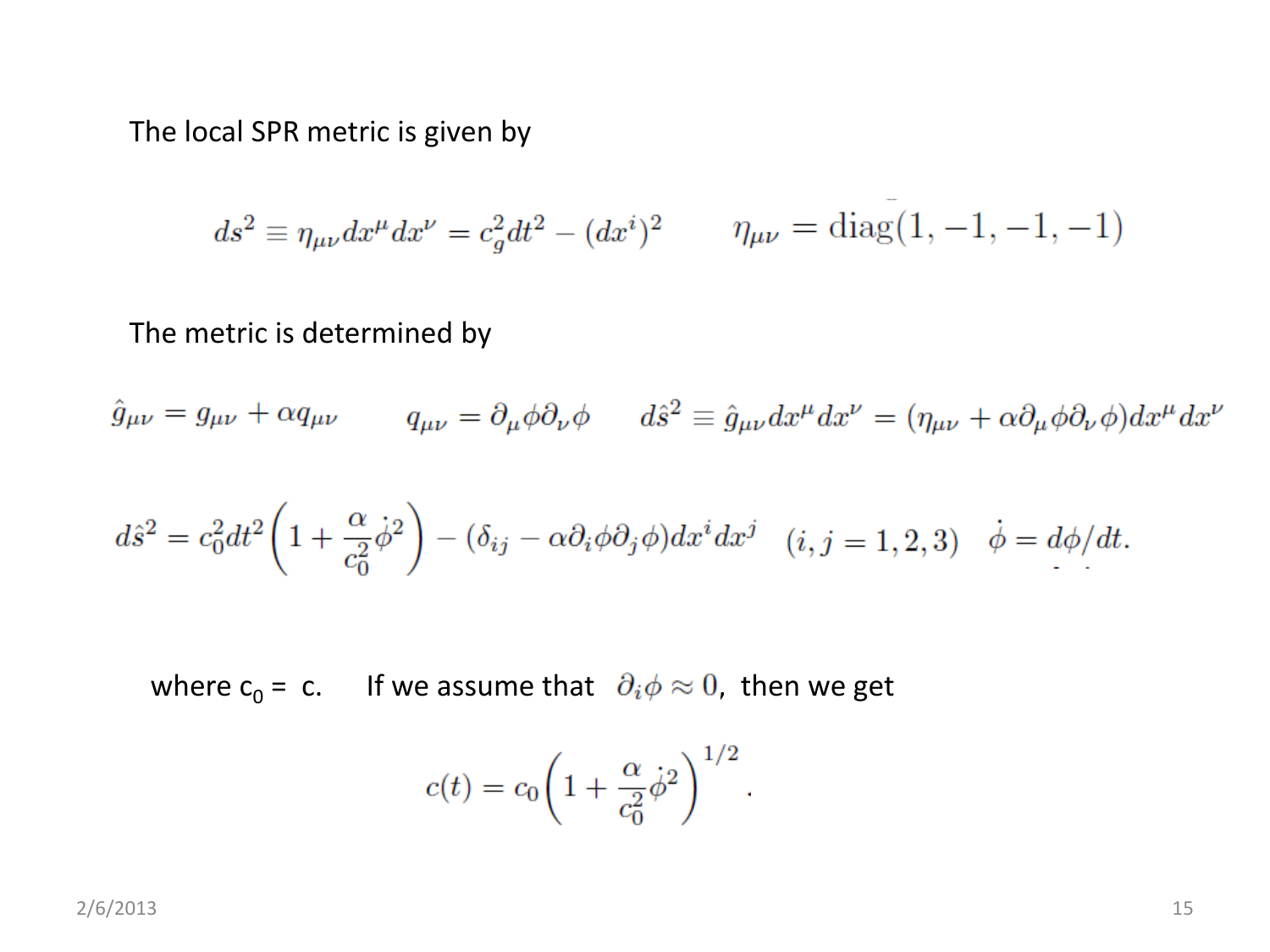

Figure 1 | Spacetime diagram in the privileged reference frame. In the (shaded) light cone delimited by solid lines, causal influences propagate up to the speed of light c, whereas in the v-cone (hatched region), causal influences travel up to the speed v. An event  $K_1$  can causally influence a space-like separated event K<sub>2</sub> contained in its future v-cone and can be influenced by an event  $K_3$  that lies in its past v-cone, but it cannot directly influence or be influenced by event  $K_4$  outside its v-cone.

nature physics

#### J. D. Bancal et al., Nature Physics 8, 867 (2012), arXiv:1110.3795.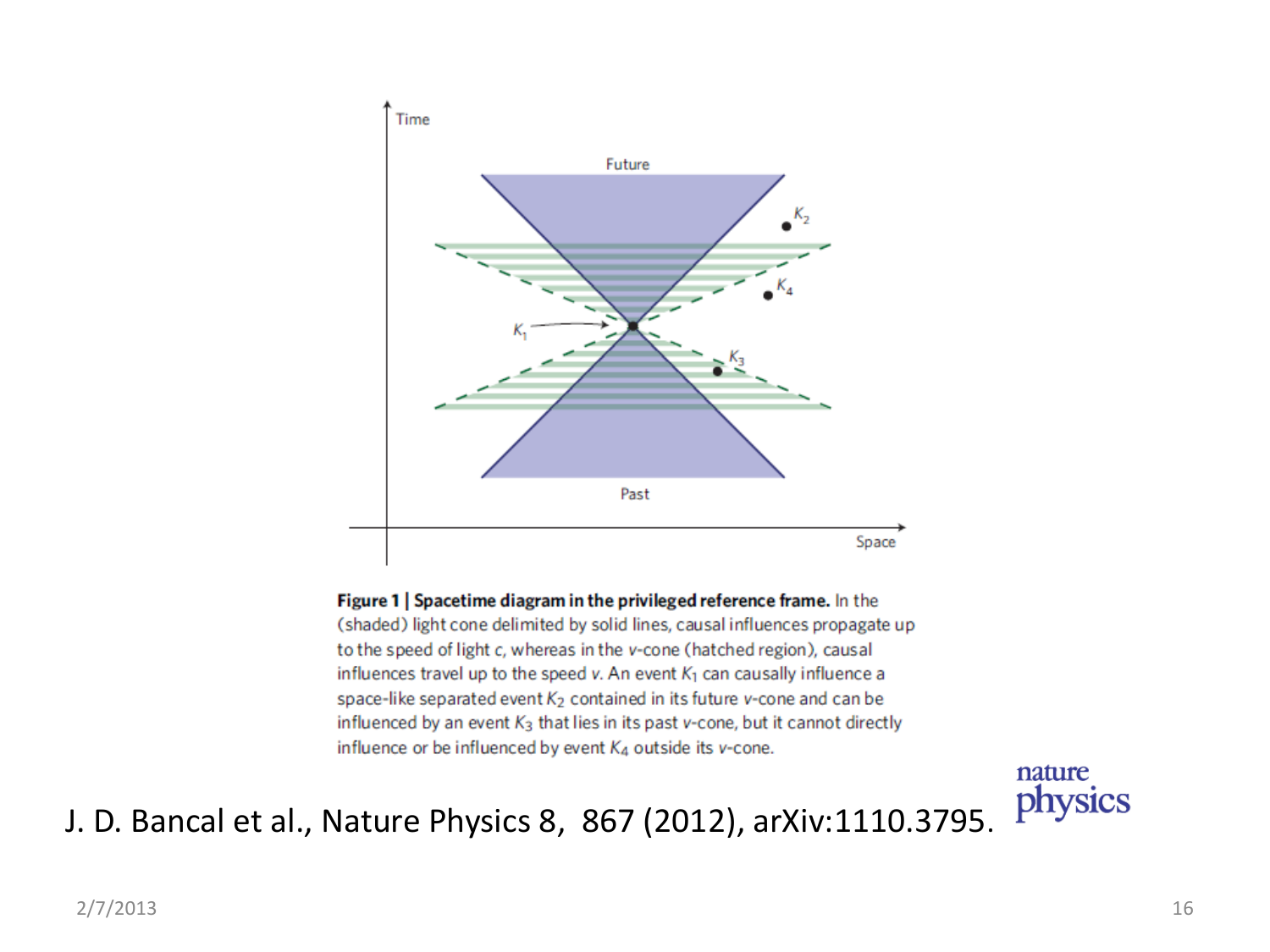A relativistic description of an entangled bipartite state is

$$
S(\rho_m)(\sigma) = -\text{Tr}_m \rho(\sigma) \log \rho(\sigma) \quad i\hbar c_0 \frac{\delta \psi(\sigma)}{\delta \sigma(x)} = \mathcal{H}_{\text{int}}(x)\psi(\sigma)
$$

The Tomonaga-Schwinger equation, where σ denotes a spacelike surface.

 $S(\rho_m)(\sigma)$  is the relativistic entropy of the subsystems A and B.  $\rho_A = \text{Tr}_B |\psi\rangle\langle\psi|$ Is the reduced density matrix. In the nonrelativistic limit S reduces to the pure bipartite entropy measure of entanglement.

For non-entangled state  $\psi(\sigma)$  can be expressed as a tensor product  $\psi_A(\sigma) \otimes \psi_B(\sigma)$ ,  $S(\rho_m)(\sigma) = 0$ ,  $\hat{g}_{\mu\nu} = g_{\mu\nu}$  and no signal is transmitted between A and B .

For  $\alpha = B \neq 0$  spacetime is described by the quantum metric:

$$
\hat{g}_{\mu\nu} = g_{\mu\nu} + \alpha q_{\mu\nu} \qquad d\hat{s}^2 \equiv \hat{g}_{\mu\nu} dx^{\mu} dx^{\nu} = (\eta_{\mu\nu} + \alpha \partial_{\mu} \phi \partial_{\nu} \phi) dx^{\mu} dx^{\nu} .
$$

It is now possible to transmit signals at "superluminal" speeds.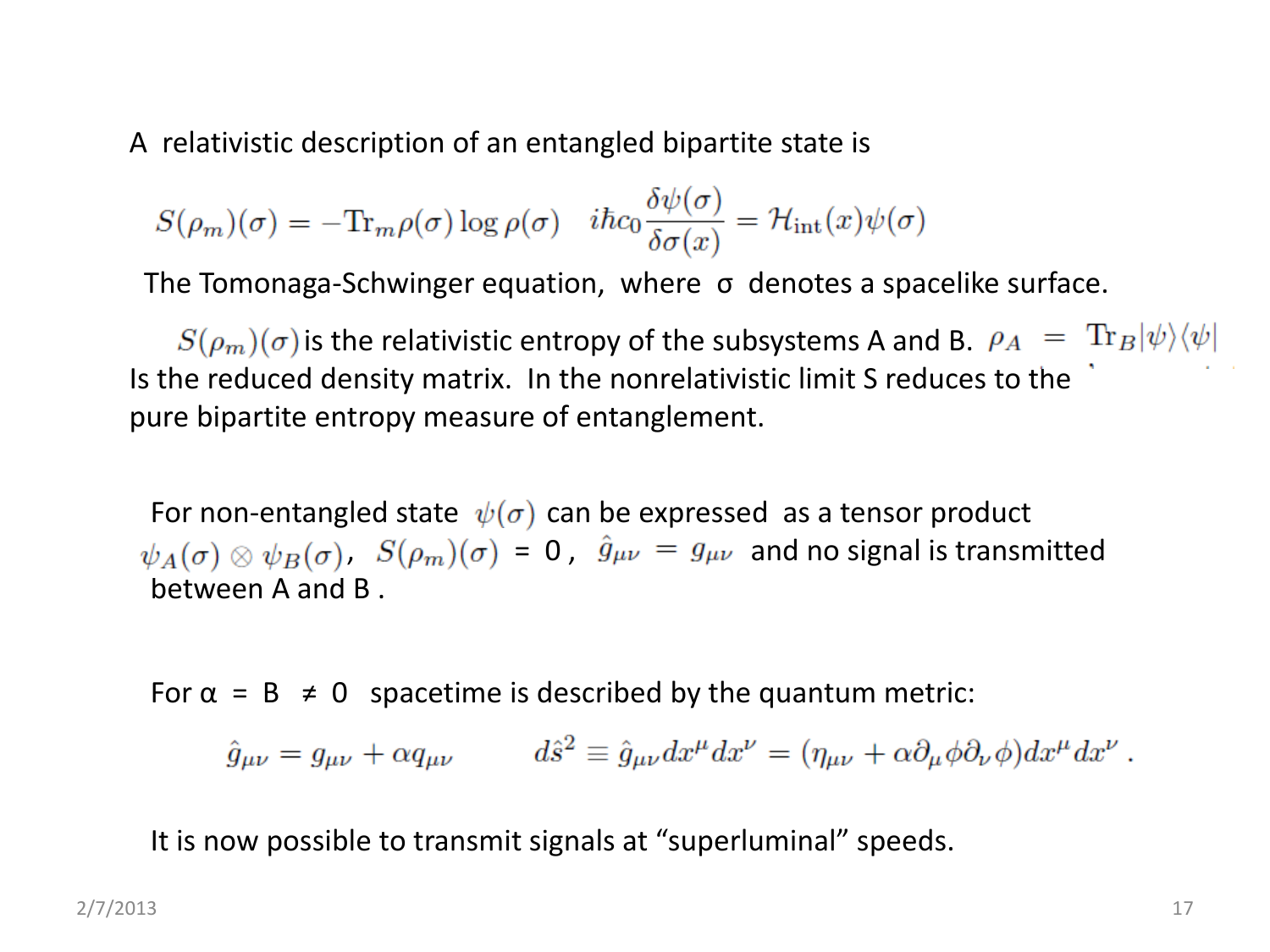## MultiPartite Experiments

Gisin and collaborators ( J. D. Bancal et al., Nature Physics 8, 867 (2012)) have considered four- party experiments to check whether a "v-causal" scenario can allow for non-hidden quantum communication. A four-partite pure state is

 $|\Psi\rangle = \frac{17}{60}|0000\rangle + \frac{1}{3}|0011\rangle - \frac{1}{\sqrt{8}}|0101\rangle + \frac{1}{10}|01110\rangle + \frac{1}{4}|1000\rangle - \frac{1}{2}|1011\rangle - \frac{1}{3}|1101\rangle + \frac{1}{2}|1110\rangle$ 

They find that hidden influences of any v-causal mechanism for quantum correlations can never remain hidden. It necessarily permits faster than light communication  $v_y > c$ .

system: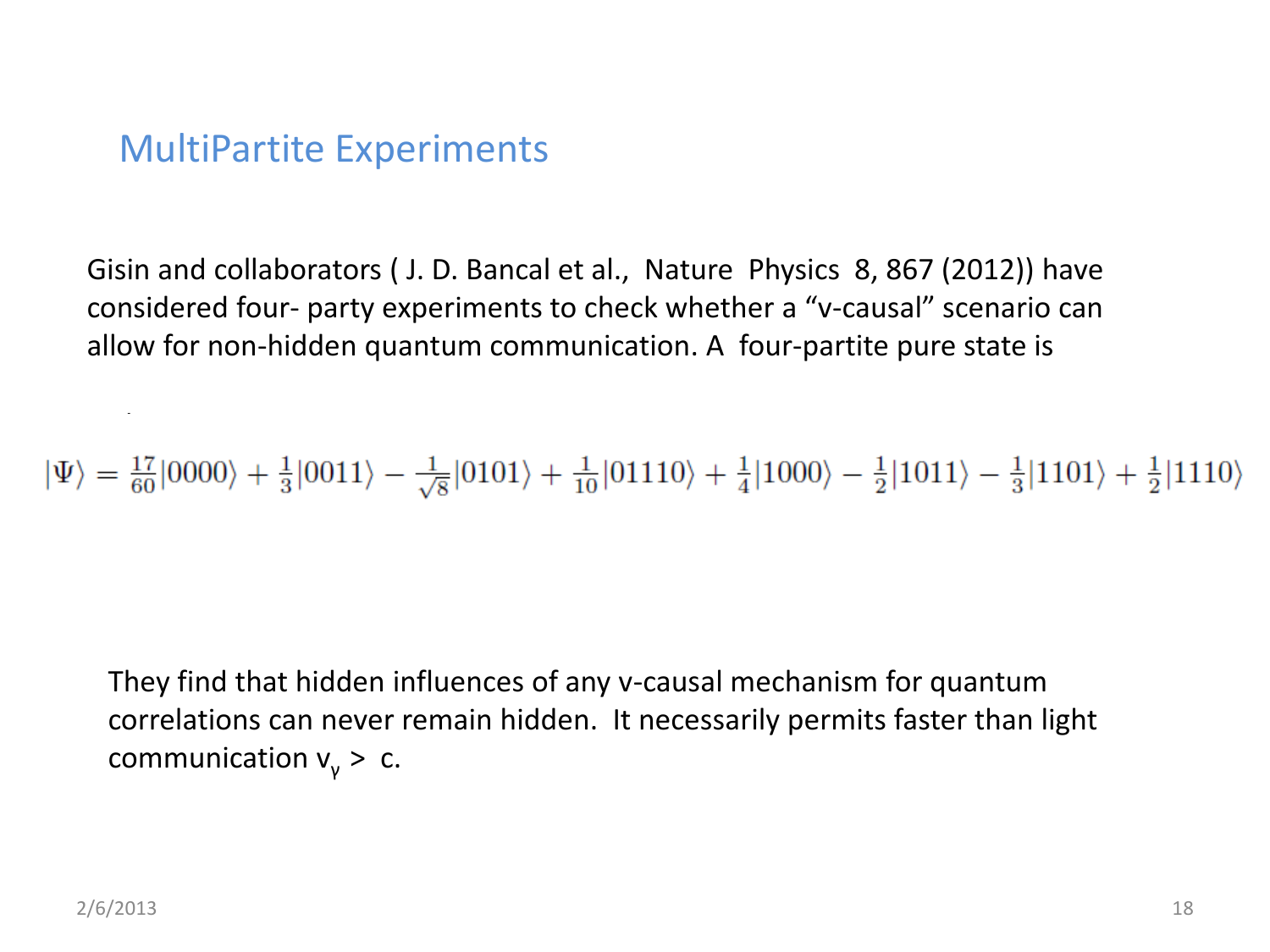Obviously, a v-causal theory such as the bimetric theory would cease to violate Bell inequalities beyond some range determined by the finite speed  $v_v > c$ . This hypothesis would be difficult to test. Provided that  $v_y > c$  is large enough, any model based on finite-speed influences can always be made compatible with all experimental results observed , so far. However, we can put observational lower bounds on  $v_y$  by testing the violation of Bell inequalities with systems that are farther apart and better synchronized.

The tripartite and four-partite experiments show that a careful arrangement of communications between pairs A,B and A,C and B,C for the tri-partite and A,B, and B,C and C,D and A,D four-partite experiment s cannot hide quantum influences , contradicting the no-signalling hypothesis. Thus, Boehmian-type models that can hide quantum influences cannot be consistent with these miltipartite experiments (J. D. Bancal et al. ). This would imply that the extended Bell inequalities for these multipartite experiments allow for continuous superluminal quantum influences to be experimentally detected in the future. This gives weight to the fact that non-local quantum correlations must occur independently ("outside") of spacetime.

2/6/2013 19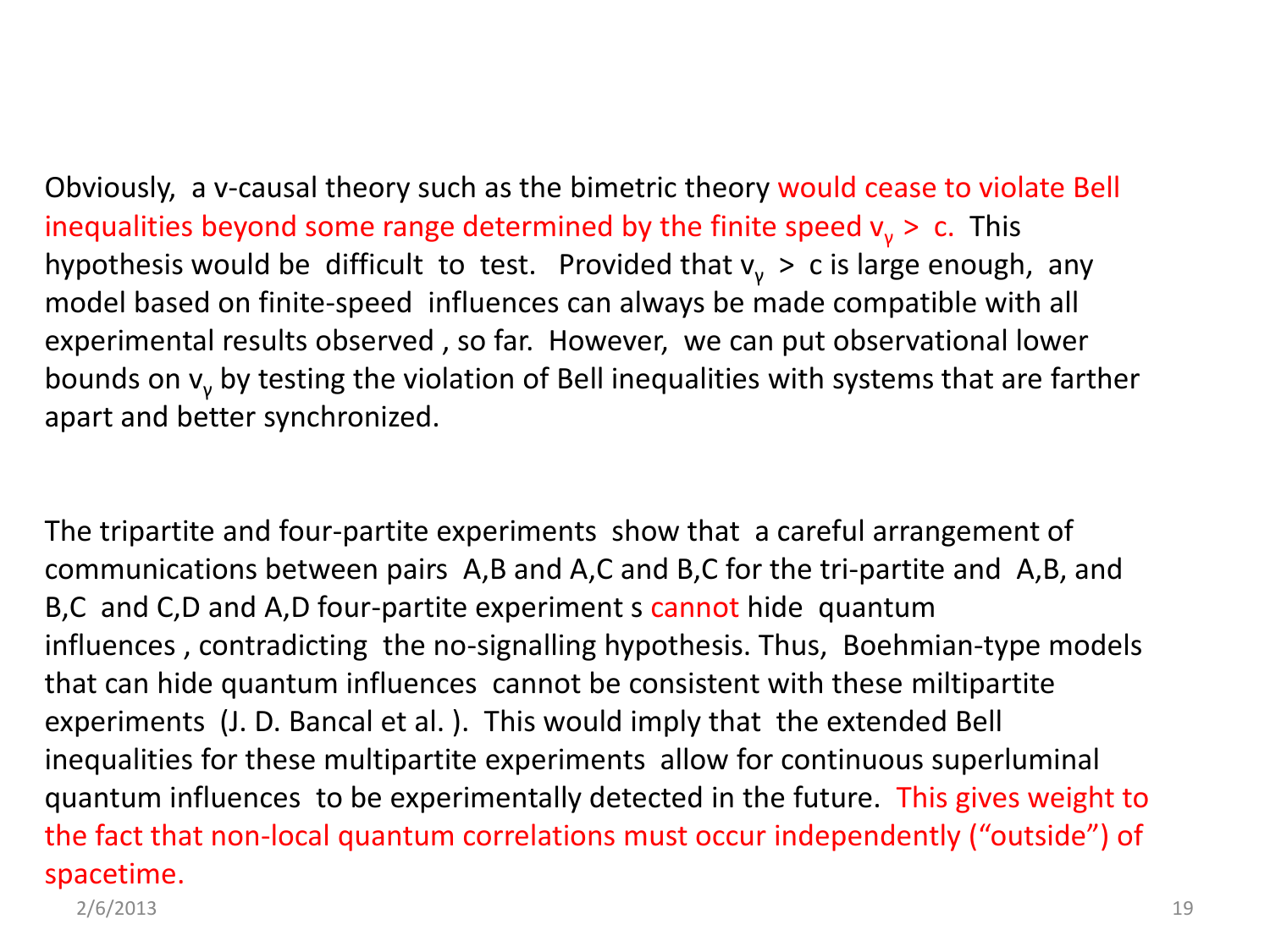In classical physics, information is communicated with v=c. Information affects events in the future light cone. Quantum information (QI) is communicated with  $v=v_{\text{QI}}$ . Consider the smallest light cone ds<sup>2</sup> = 0 with  $\theta_{\text{QI}}$  the angle of the cone to the vertical. Then  $v_{QI} = 0$  corresponds to  $\theta_{QI} = 0$ ,  $\theta_{QI} = c$  to  $\theta_{\text{QI}} = \pi/4$ , and  $v_{\text{QI}} = \infty$  to  $\theta_{\text{QI}} = \pi/2$  (R. Garisto, arXiv:quant-phys/0212078). We can define an inverse speed

$$
w_{\rm QI} = \cot \theta_{\rm QI} = \left(\frac{c_0}{v_{\rm QI}}\right)
$$

Then,  $v_{QI}$  =  $c_0$  = c and  $\infty$  correspond to  $w_{QI}$  = 1 and 0, respectively. Now 0  $\leq w_{QI} \leq 1$ is the quantum metric  $q_{\mu\nu}$  light cone swept out by the time dependence of c = c(t) for  $B = \alpha \neq 0$ .

The quantum metric  $q_{\mu\nu}$  light cone is triggered by a measurement of a quantum system and allows the propagation of quantum information at superluminal speeds prohibited by the classical SPR light cone.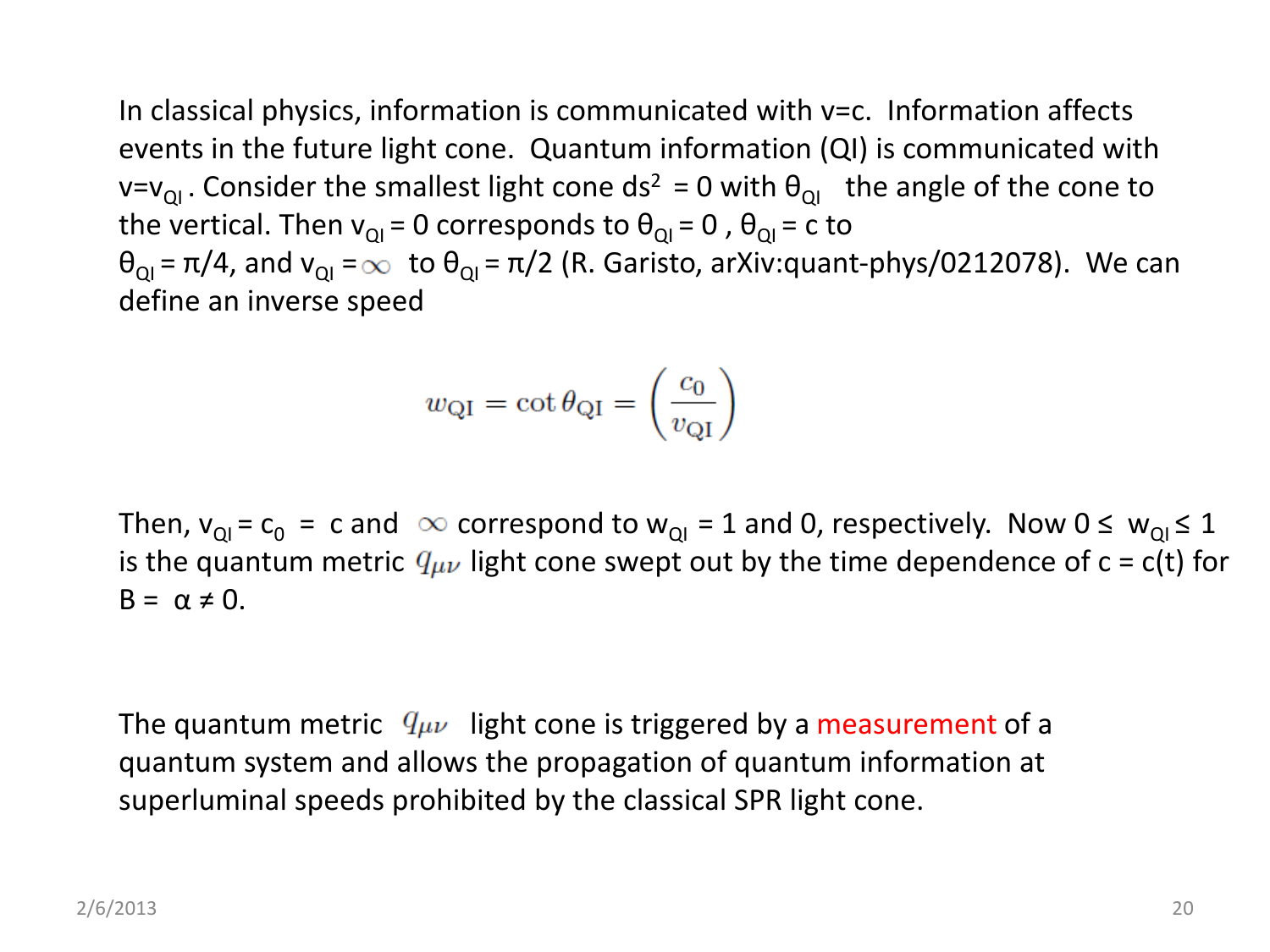The case  $\theta_{\text{OI}} = \pi/2$  only covers half of space so it is spatially incomplete. In principle we could have  $\theta_{\text{QI}} > \pi/2$ , then quantum entities could interact with others backwards in time, and for  $\theta_{\text{ol}} > 3\pi/4$  quantum information can travel back through the past lightcone and  $v_{\text{O}I}$  = -c.

Lorentz invariance can be defined two ways: one-way and two-way signalling of light. Distance and time measurements are based on two-way signalling of light. Such measurements can then be used to measure one-way communication.

We can define an inverse speed:

W= (QI round trip time)/ (light round trip time)

We have for  $v_{\text{o}i}$  = c Lorentz invariance and W=1.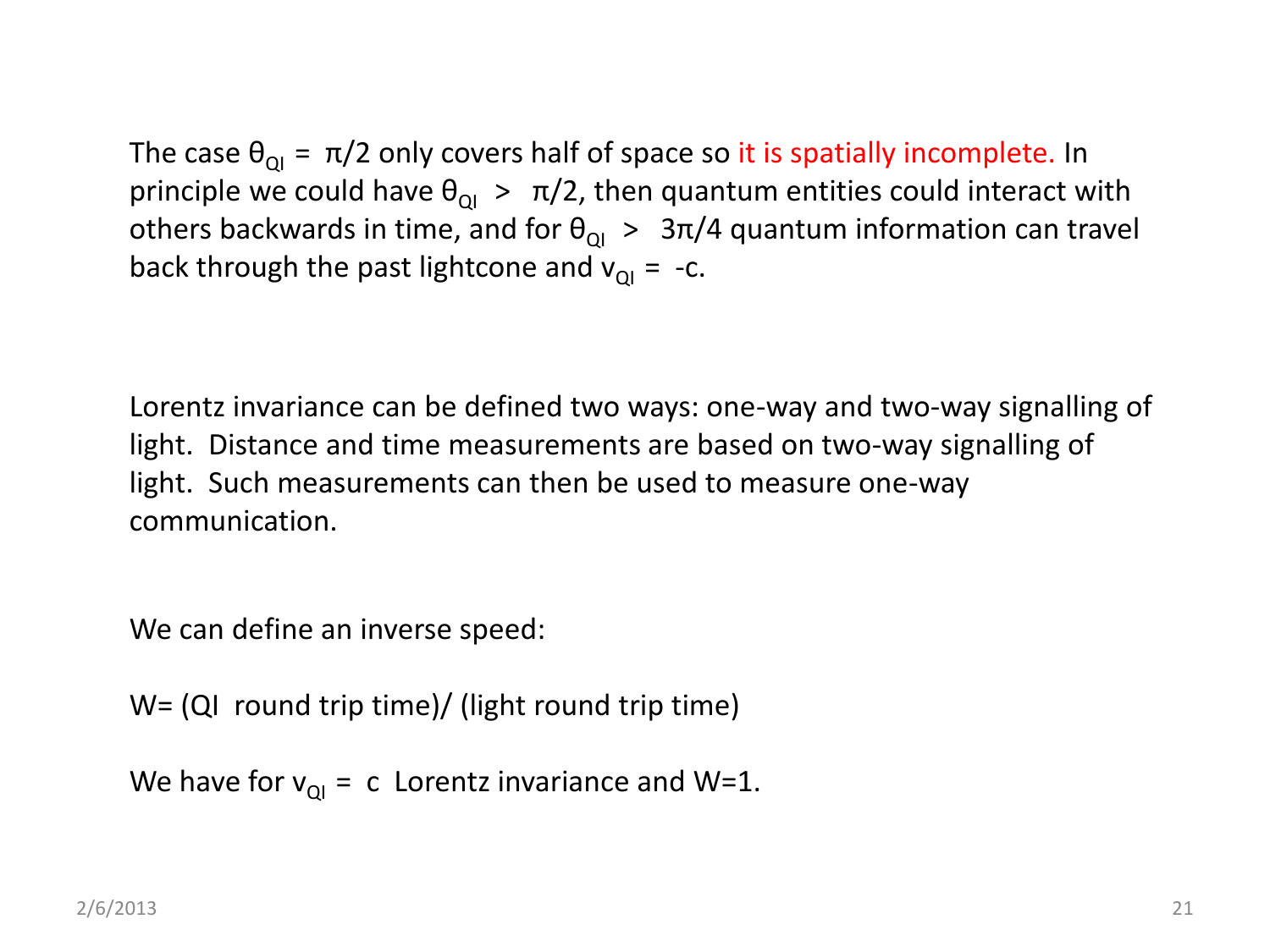"Hidden variable" models have been ruled out for  $v_{\text{o}I} = c$ . Morever, collapse of the wave function models with  $v_{\text{o}I}$  = c cannot exist, because they are intrinsically nonlocal.

Spatial completeness means that all information is present at every point in space. Classical mechanics is spatially incomplete, for it is local.

QM that is spatially incomplete would be local and quantum information would differ from point to point.

Relativistic QFT relies on being spatially complete (complete Hilbert space), so in this sense it is nonlocal.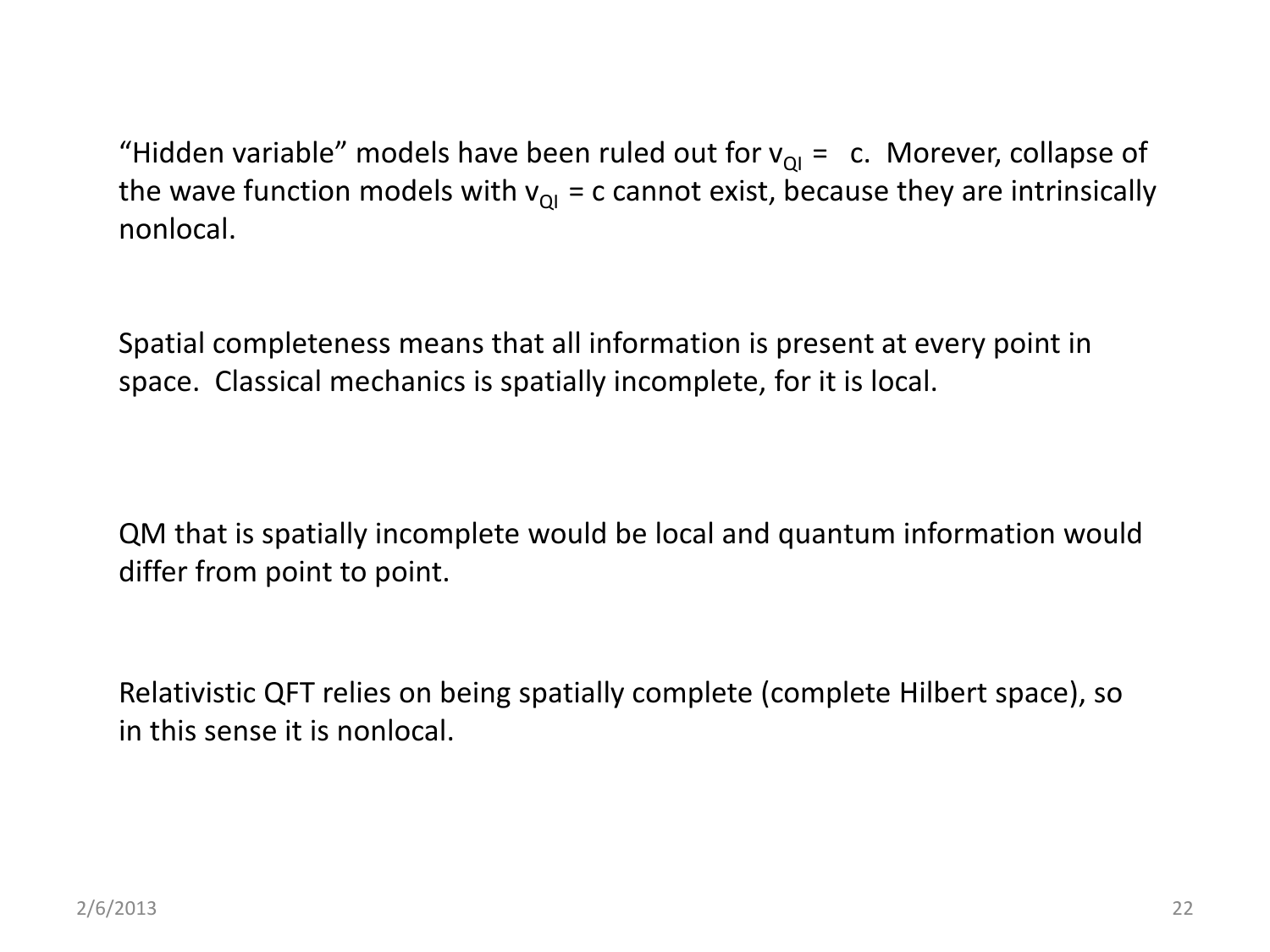Models with  $c < v_{\text{o}} < \infty$  are spatially incomplete and would require a preferred frame of reference. Their two-way signalling breaks Lorentz invariance, because in a frame moving with speed v with respect to the preferred frame ,  $W' = W(1 - v^2)/(1 - v^2W^2) \sim W(1 - v^2)$ . For small  $W = W_{Q}$ we can tell the difference between W' and W (R. Garisto, arXiv:quantphys/0212078.)

We have assumed for the above arguments that quantum information is stored in spacetime. But QM can be interpreted so that quantum information is outside spacetime. For the bimetric model all quantum information is stored in the "quantum metric"  $q_{\mu\nu}$  and spacetime is physical as in classical SPR and GR.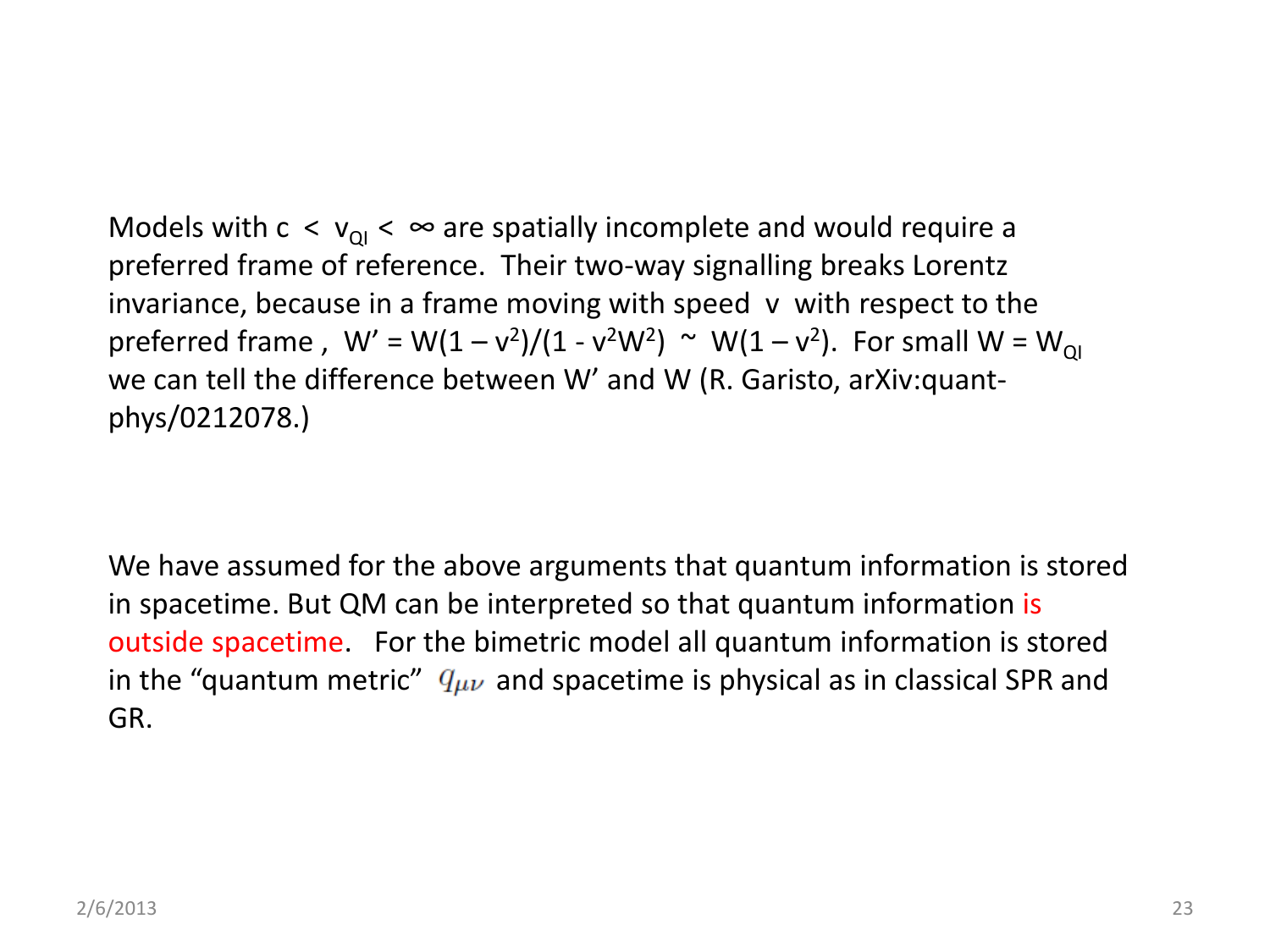Consider a 2-party system Alice and Bob. With measurement settings x and y and measurement results a and b, respectively. The conditional probability distribution  $p(a,b|x,y)$  is the probability of results a,b when the settings x,y are chosen. A pure common cause explanation of  $p(a,b|x,y)$  assumes additional variables labeled λ, which we identify with our quantum matter field φ.

$$
p(a, b|x, y) = \sum_{\lambda} \rho(\lambda) p(a|x, \lambda) p(b|y, \lambda)
$$

where  $\rho(\lambda)$  denotes the probability that the variable has the value  $\lambda = \phi$ . In a v-causal model, the quantum information carried by  $\phi$  propagates continuously from a common past of Alice and Bob (N. Gisin, arXiv: 1210.7308). Here the quantum information is communicated in the wider open light cone of the quantum metric  $q_{\mu\nu}$ .

A bimetric explanation of  $p(a,b|x,y)$  combines the local field  $\phi$  propagating at speeds  $v_c > c$  in the quantum metric  $q_{\mu\nu}$  lightcone.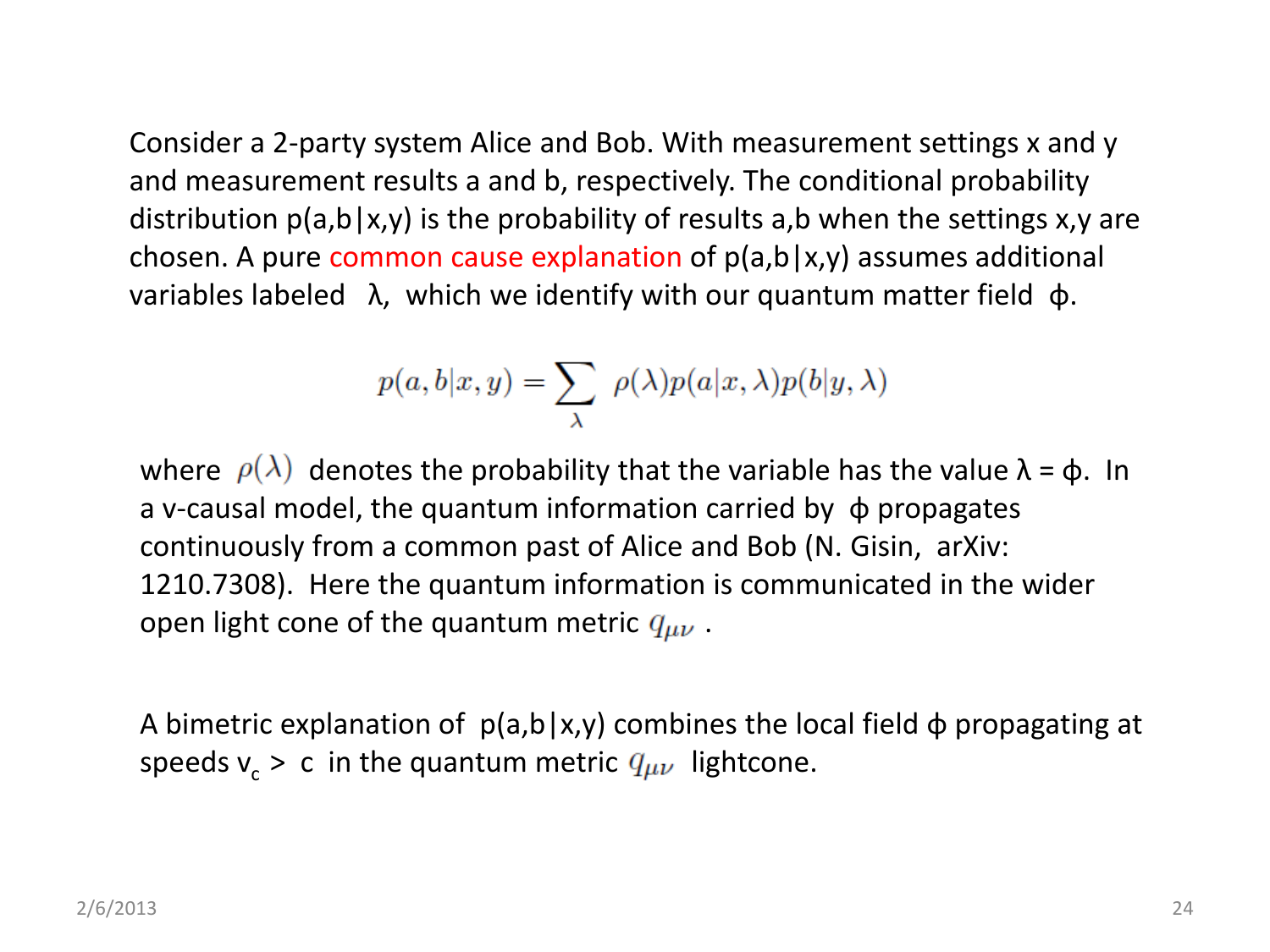# 3. Satellite Experiment to Test Quantum Information v > c Communication (JWM et al. Class. Quantum Grav. 29, 2401 (2012), arXiv:1206.4949).

scumgs.



Figure 3. Effective distance between receivers in an asymmetric Bell experiment. Left: spacetime diagram of the experiment in Alice's frame, with two measurement events  $E_g$  and  $E_s$  on the ground (Alice) and on a satellite (Bob) respectively. Right: spacetime diagram from perspective of reference frame in which the measurement events  $E_g$  and  $E_s$  are simultaneous. The effective spatial separation of the measurement events  $X_2$  is much smaller than the altitude of the orbiting satellite. In each case the green arrow indicates the velocity of the other frame.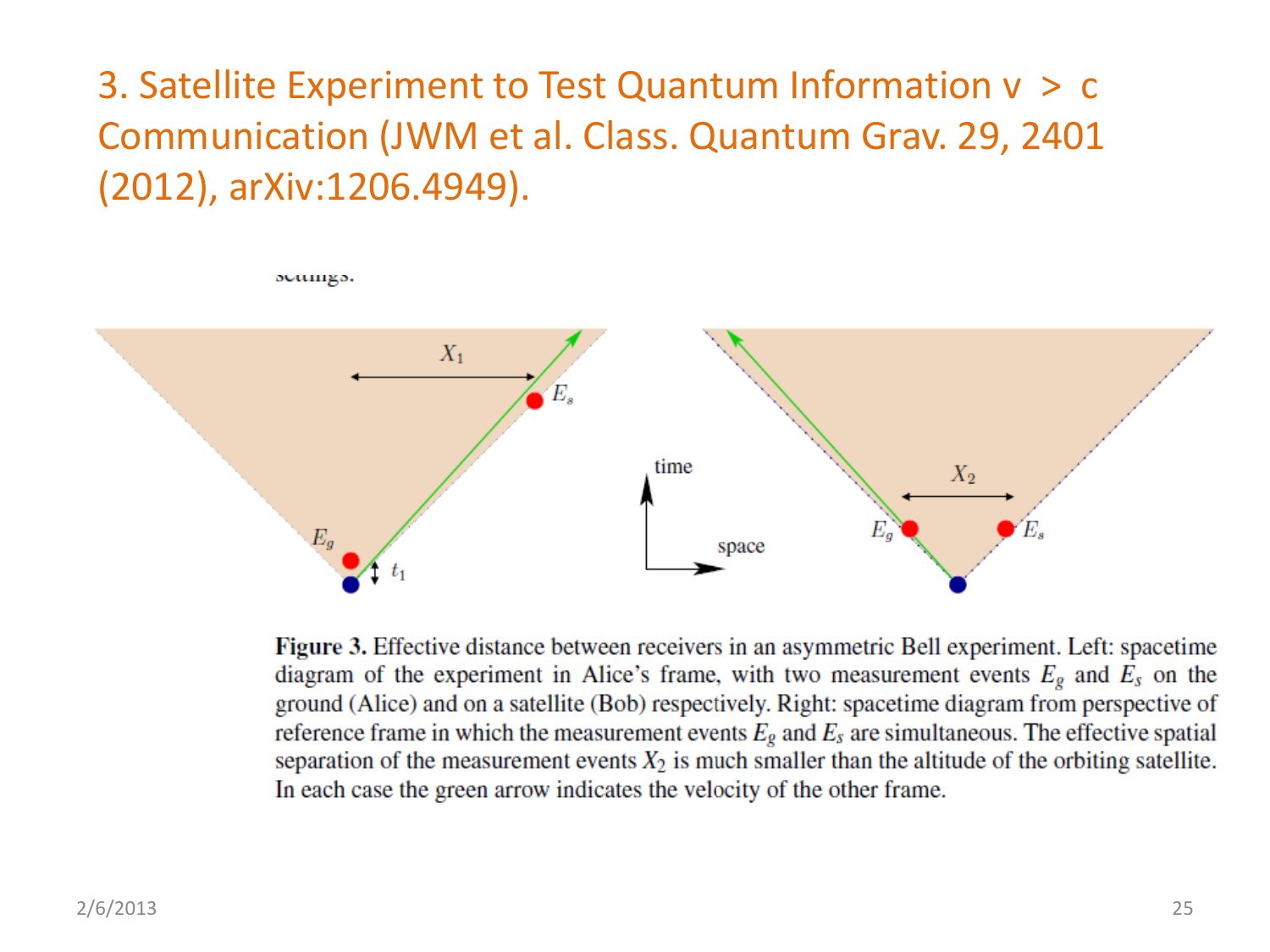Figure illustrates an "asymmetric" Bell test experiment. Figure on left is Alice's frame, ground station with entangled photon. Emission is coloured blue and reception events are red dots,  $E_G$  (Alice) a short time  $t_1$  after the emission event, and  $E<sub>s</sub>$  occurring later on an orbiting satellite (Bob) at altitude  $X_1$  above ground level.

The figure on the right shows the same experimental scenario, from the perspective of a reference frame which is moving at a velocity  $v$ , away from the Earth's surface, such that the two detection events are simultaneous. According to the right reference frame, the detection events occur at a spatial separation of  $X_2$ . The Lorentz invariant distance between the two events is

$$
\sqrt{(\Delta x)^2 - (c\Delta t)^2} = \sqrt{X_1^2 - [c(X_1/c - t_1)]^2} = X_2.
$$
 (1)

For a satellite orbiting at  $X_1 = 1000$  km and a quantum memory device which provides a  $t_1 = 20 \,\mu$ s delay, this gives an effective separation of  $X_2 = 109 \,\text{km}$ . The two reference frames would be travelling at a relative speed of  $v = \frac{X_1 - ct_1}{X_1} = 0.994c$ , which corresponds to a boost factor  $\gamma = 83.6$ . For comparison, the Bell test detailed in [24], for which the Earth-frame distance was 144 km (and which employed 6 km of optical fibre to yield a delay of 20  $\mu$ s) had a corresponding Lorentz invariant separation of the detectors of 41 km.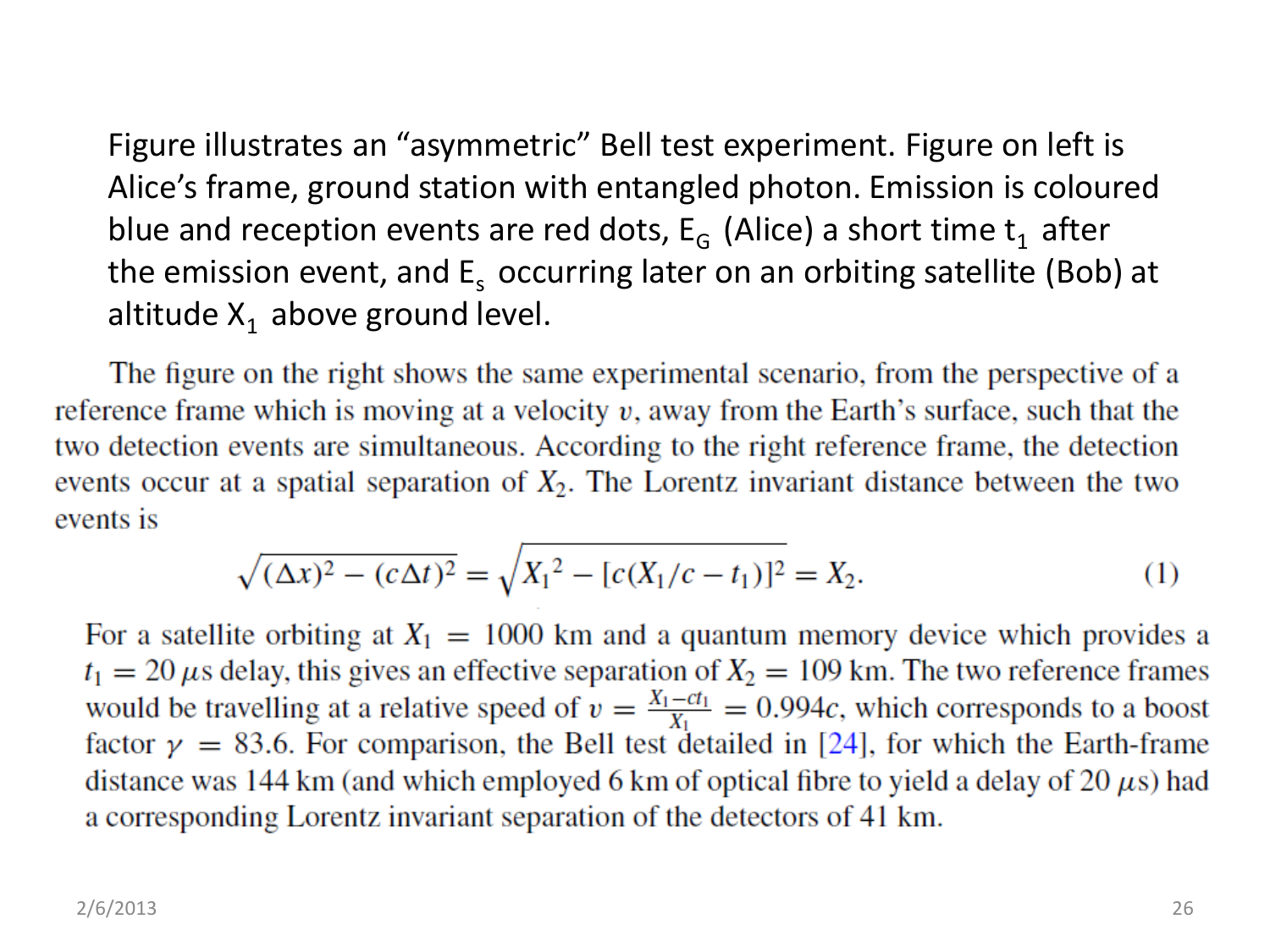Any Bell Test of  $v_{\rm c}$  > c can only provide a Lower Bound on  $v_{\rm c}$ 

The two entanglement measurement events at Eg and Es will be causally related by the quantum  $q_{\mu\nu}$  metric, if quantum correlations are observed. It is possible by changing the delay on the ground, or by changing the distance to the satellite in an eccentric orbit, the measurement events may cease to be in causal contact, according to the quantum metric, in which case the quantum correlations will be decreased or vanish.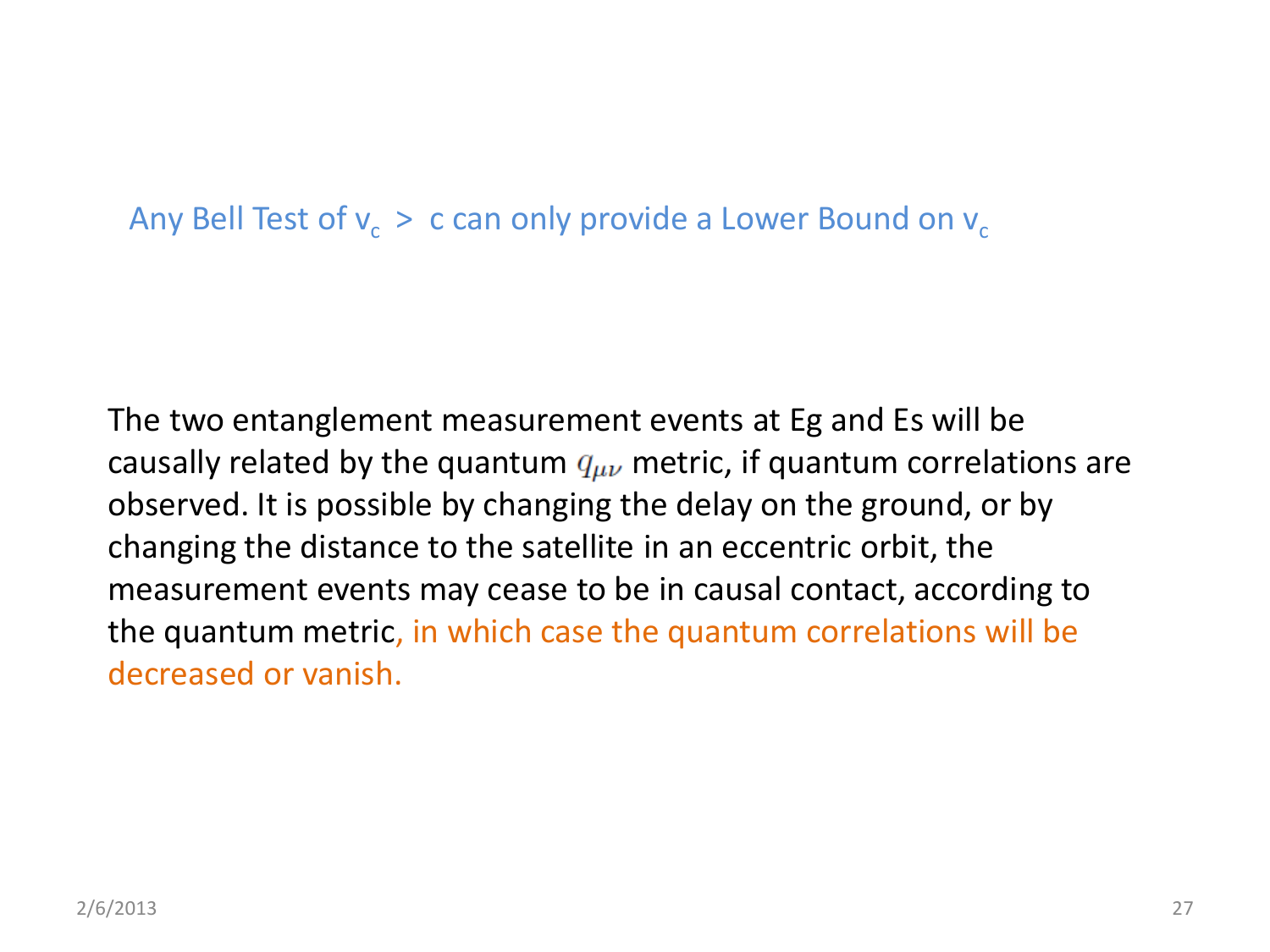

Tri-partite Space Experiment to test Bell inequalities and QM correlations (N. Gisin and collaborators).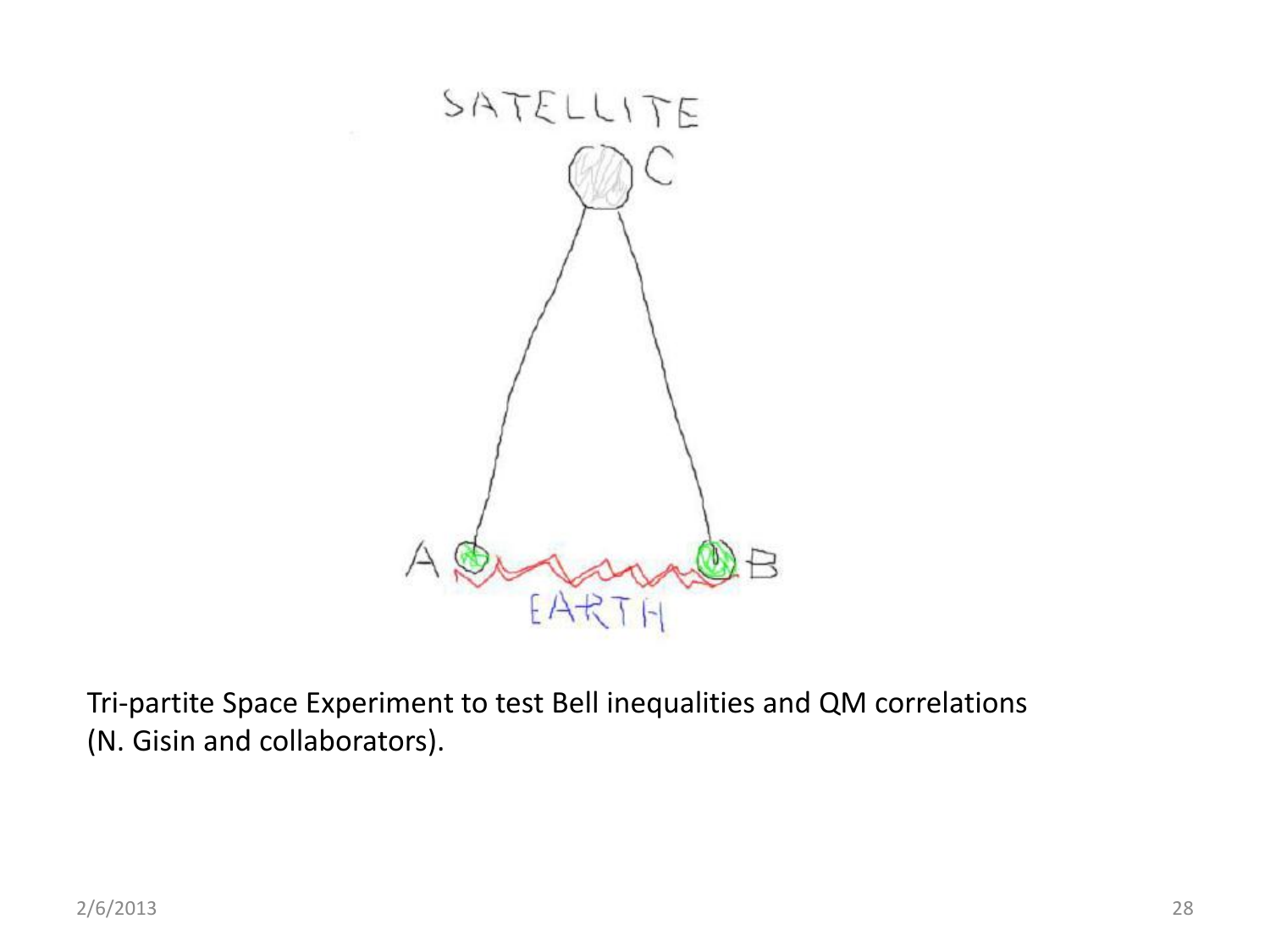



**2/6/2013 Figure 1.** Overview of the distance and velocity scales achievable in a space environment explorable **29**<br>**29** with man-made systems, with some possible quantum optics experiments at each given distance.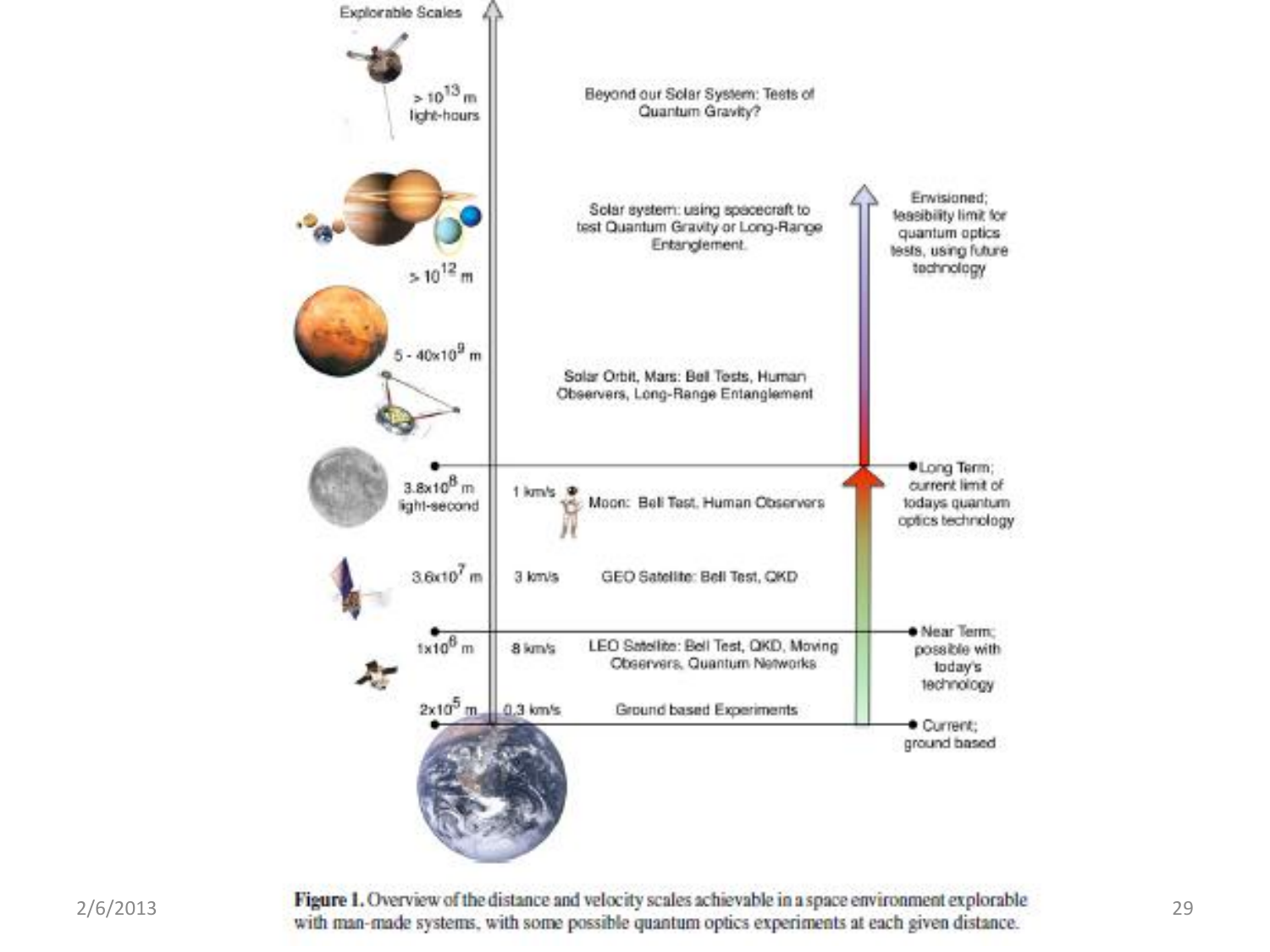# 4. Summary

Can the weird features of quantum entanglement be explained in a way that can be understood with relativity, spacetime and quantum mechanics?

N. Gisin and his collaborators (2012) have demonstrated that in tri-partite and fourpartite scenarios, faster than light influences cannot remain hidden but necessarily lead to faster than light communication. Non-local and discontinuous quantum correlations must occur "outside" of spacetime.

This requires a change in our understanding of relativity. Either QM is strictly nonlocal or relativity and possibly QM must be modified. A possible modification of relativity is the bimetric quantum theory.